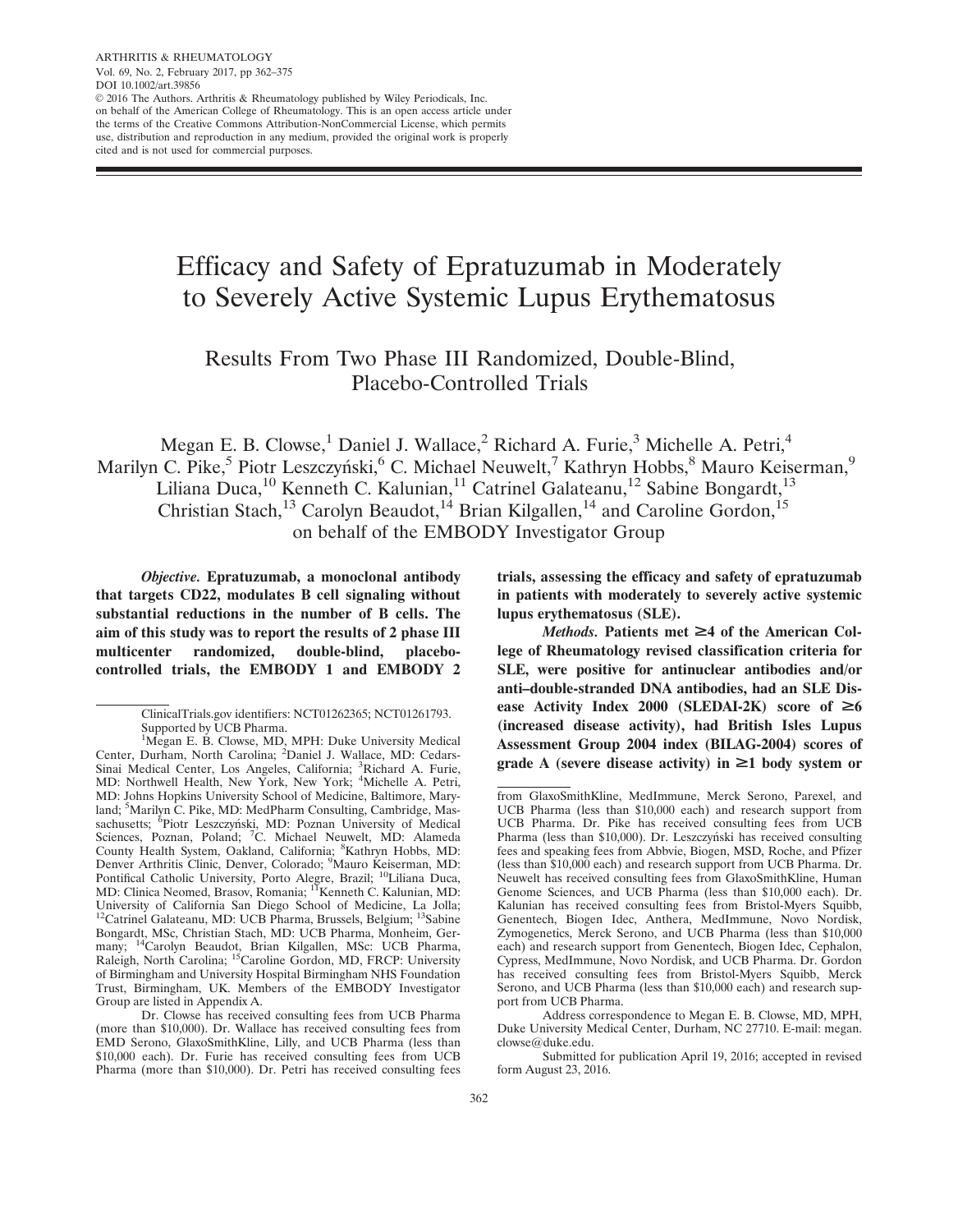grade B (moderate disease activity) in  $\geq 2$  body systems (in the mucocutaneous, musculoskeletal, or cardiorespiratory domains), and were receiving standard therapy, including mandatory treatment with corticosteroids (5– 60 mg/day). BILAG-2004 grade A scores in the renal and central nervous system domains were excluded. Patients were randomized 1:1:1 to receive either placebo, epratuzumab 600 mg every week, or epratuzumab 1,200 mg every other week, with infusions delivered for the first 4 weeks of each 12-week dosing cycle, for 4 cycles. Patients across all 3 treatment groups also continued with their standard therapy. The primary end point was the response rate at week 48 according to the BILAG-based Combined Lupus Assessment (BICLA) definition, requiring improvement in the BILAG-2004 score, no worsening in the BILAG-2004 score, SLEDAI-2K score, or physician's global assessment of disease activity, and no disallowed changes in concomitant medications. Patients who discontinued the study medication were classified as nonresponders.

Results. In the EMBODY 1 and EMBODY 2 trials of epratuzumab, 793 patients and 791 patients, respectively, were randomized, 786 (99.1%) and 788 (99.6%), respectively, received study medication, and 528 (66.6%) and 533 (67.4%), respectively, completed the study. There was no statistically significant difference in the primary end point between the groups, with the week 48 BICLA response rates being similar between the epratuzumab groups and the placebo group (response rates ranging from 33.5% to 39.8%). No new safety signals were identified.

Conclusion. In patients with moderate or severely active SLE, treatment with epratuzumab  $+$ standard therapy did not result in improvements in response rates over that observed in the placebo  $+$ standard therapy group.

Systemic lupus erythematosus (SLE) is a chronic multisystem autoimmune disease (1) that most frequently affects the musculoskeletal, mucocutaneous, hematologic, and renal systems (2). The disease commonly follows a relapsing–remitting pattern, with flares of high disease activity followed by temporary reductions in symptoms. Therapeutic options are limited. Corticosteroids, often at high doses, form the cornerstone of treatment. Their long-term use at high doses (e.g., use of oral prednisone at a dosage of 0.5–1.0 mg/ kg/day) is associated with significant complications, which may have a substantial impact on a patient's health and quality of life (3,4). Immunosuppressants and antimalarial drugs are frequently included in the patient's regimen, with the aim of reducing disease activity and

limiting the long-term organ damage arising either from the disease itself or from corticosteroid use.

Recent advances in the understanding of SLE pathogenesis and the central role of B cells in the pathologic processes of the disease have led to the advent of biologic therapies for the management of lupus. One such therapy is epratuzumab, a humanized monoclonal antibody of the IgG1 class that targets CD22 on B cells, perturbing the B cell receptor signaling complex and resulting in the modulation of B cell activity without substantial reductions in the number of peripheral B cells (5,6).

Epratuzumab has been evaluated as a therapy for SLE in 12 sponsored clinical studies. In the 2 phase II/III double-blind, placebo-controlled ALLEVIATE studies (addressing the efficacy and safety of epratuzumab in patients with moderate/severe flaring SLE), the doses of epratuzumab used were based on body surface area, and clinical outcomes were measured using the British Isles Lupus Assessment Group (BILAG) improvement response. Patients receiving a dose of  $360 \text{ mg/m}^2$  had improvements in the clinical signs and symptoms of SLE (7) as well as improvements in quality of life measures and reductions in their corticosteroid dose (8). In the phase IIb EMBLEM study (addressing the safety and efficacy of epratuzumab in patients with serologically positive active SLE), fixed doses of epratuzumab were investigated. This double-blind, placebo-controlled, dose-ranging and dose regimen–ranging study utilized a composite response index, the BILAGbased Combined Lupus Assessment (BICLA), which emphasizes improvement based on changes in the BILAG index, a measure of disease activity. The study comprised 1 dosing cycle, with the study drug administered over 4 weeks, and the primary end point was assessed at week 12. A positive treatment effect, compared to placebo, was seen in patients receiving epratuzumab at a cumulative dose of 2,400 mg. This dose was therefore carried forward into the phase III studies, using the 2 different dosing regimens studied in the phase IIb study (5,7,9).

In the present report, we present the results of the 2 phase III multicenter, randomized, placebocontrolled, double-blind EMBODY 1 and EMBODY 2 trials, which aimed to demonstrate the efficacy and safety of epratuzumab in the treatment of patients with moderately to severely active SLE.

#### PATIENTS AND METHODS

Patients. *Inclusion criteria*. Eligible patients were age  $\geq$ 18 years and had a diagnosis of moderately to severely active SLE that fulfilled  $\geq$ 4 of the 11 American College of Rheumatology (ACR) revised criteria for SLE (10) (if patients were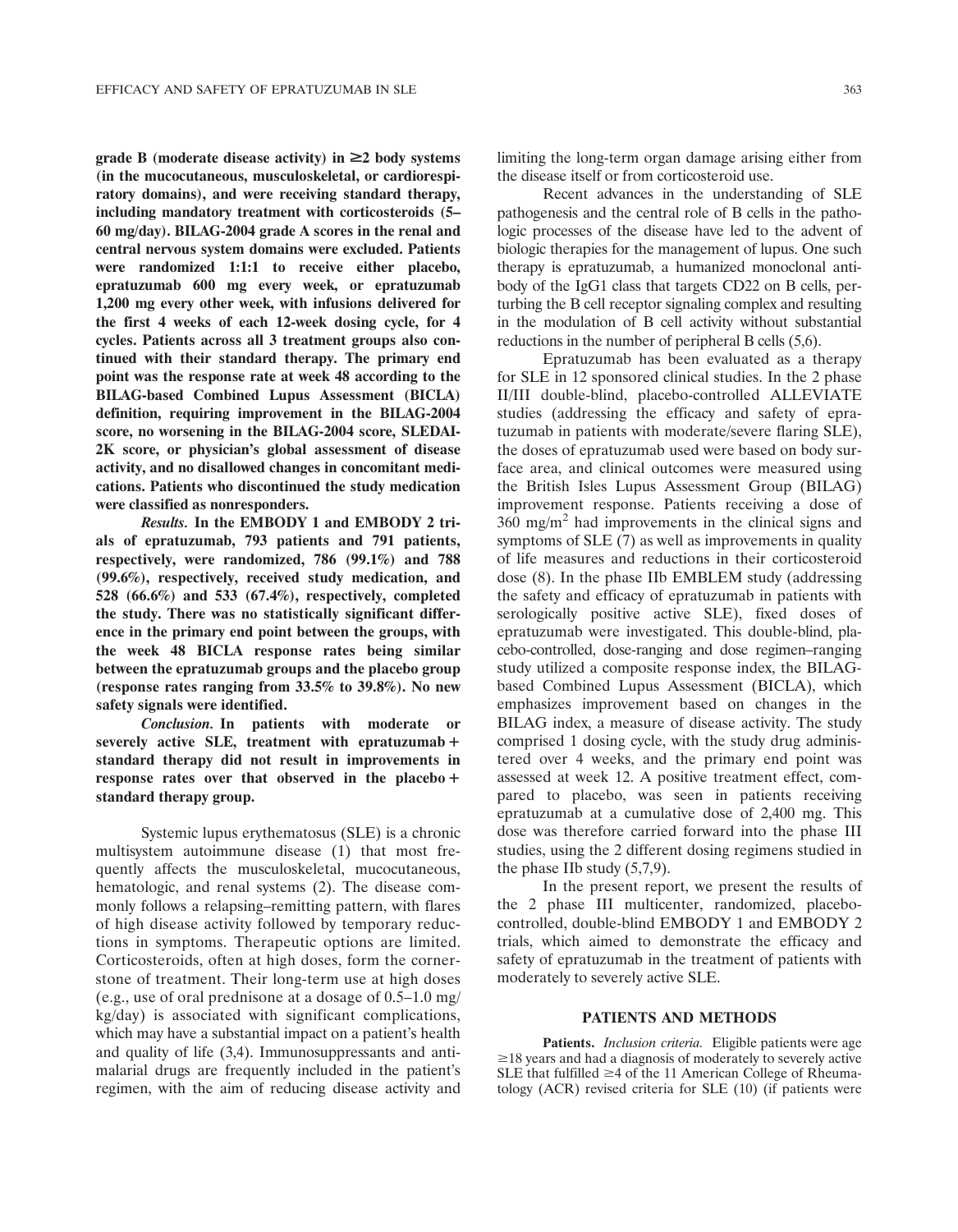positive for a neurologic disorder, the diagnosis had to meet  $\geq$  5 of 11 ACR criteria). All patients had, at a minimum, disease activity in the musculoskeletal, mucocutaneous, or cardiorespiratory body systems, as defined by the 2004 version of the BILAG index (BILAG-2004) (11). Patients were required to have a BILAG-2004 grade A (severe disease activity) in  $\geq 1$  of these body systems or a BILAG-2004 grade B (moderate disease activity) in  $\geq 2$  of these body systems. In addition, all patients had to have an SLE Disease Activity Index 2000 (SLEDAI-2K) score of  $\geq 6$  (indicating increased disease activity) (12), and to be positive, at screening, for antinuclear antibodies (ANAs; titer  $\geq$ 1:80) and/or anti-double-stranded DNA (anti-dsDNA) antibodies (defined as a positive result from either a multiplex immunoassay or the Farr assay).

Patients must have been receiving corticosteroids at a stable dosage of 5–60 mg/day (prednisone or equivalent) for at least 5 days ( $\pm 1$  day) prior to baseline. Antimalarials (hydroxychloroquine, chloroquine, or quinacrine) and immunosuppressants (azathioprine, mycophenolate mofetil, leflunomide, or methotrexate) were not mandatory but were permitted, whereas other immunosuppressants were excluded. Patients treated with these agents must have received them at a stable dose for at least 28 days ( $\pm$ 1 day) prior to baseline.

Exclusion criteria. Patients with severe lupus nephritis or severe neuropsychiatric SLE at screening were excluded. Thus, BILAG-2004 grade A scores in these body systems (renal and neuropsychiatric domains) were not permitted (with the exception of patients achieving a BILAG-2004 neuropsychiatric grade A because of the presence of mononeuritis [single or multiple] and/or polyneuropathy, provided that this was not new or worsening at screening). Serum creatinine levels of  $>2.5$  mg/dl, a clinically significant increase in the serum creatinine level within 4 weeks prior to screening, or proteinuria levels of  $>3.5$  gm/day were also exclusion criteria.

Other exclusions included patients with known antiphospholipid syndrome, those who were pregnant or breastfeeding, those who had a profoundly immunosuppressed state, and those with significant hematologic abnormalities, active infections, a history of chronic infections, or a history of malignancies or thromboembolic events. Significant hematologic abnormalities (any laboratory finding of a hemoglobin level  $<$ 8.0 gm/dl, a white blood cell count  $<$ 2,000/mm<sup>3</sup>, an absolute neutrophil count  $\langle 1,500/\text{mm}^3$ , or a platelet count  $\langle 30,000/\rangle$ mm<sup>3</sup>) were not allowed. Furthermore, patients were excluded if they had received oral anticoagulants within 12 weeks prior to screening, cyclophosphamide within 6 months prior to screening, or calcineurin inhibitors within 4 weeks prior to screening. Previous use of biologic therapies was allowed, subject to an appropriate protocol-defined washout period before screening.

Study design. The EMBODY 1 and EMBODY 2 trials were identical phase III, multicenter, randomized, doubleblind, placebo-controlled studies, with the only difference being the sites at which the studies took place (both studies included sites in North America, Latin America, Western Europe, Eastern Europe, and the Middle East and India; EMBODY 1 additionally included the Pacific region [Australia] and the Far East [Republic of Korea and Taiwan]; EMBODY 2 additionally included South Africa). All patients provided their written informed consent, and the studies received approval from the local institutional review boards/independent ethics committees.

The primary end point was the responder rate at week 48, according to the BICLA composite end point (13), which requires improvement from baseline in the BILAG-2004 score, with no worsening in the BILAG-2004 score, SLEDAI-2K score, or physician's global assessment of disease activity, and no disallowed changes in concomitant medications (discussed in more detail below).

The studies consisted of a 2-week screening period, followed by a 48-week double-blind treatment period, and a 4 week safety follow-up (13 weeks for patients discontinuing treatment prior to week 48). The sample size was selected to provide 90% power to detect a 15% higher response, based on the primary end point, in epratuzumab-treated patients compared to placebo-treated patients (5,7).

In each study, 780 patients were planned for randomization, and patients were randomized 1:1:1 through an interactive voice and web response system to 1 of 3 treatment arms: placebo, epratuzumab 600 mg every week, or epratuzumab 1,200 mg every other week. Infusions were delivered over a 4 week dosing period at the beginning of each 12-week treatment cycle, i.e., 600-mg infusions of epratuzumab given at weeks 0, 1, 2, and 3, or 1,200-mg infusions of epratuzumab given at weeks 0 and 2 (with infusions of placebo at weeks 1 and 3, to maintain blinding), or infusions of placebo at weeks 0, 1, 2, and 3 (Figure 1). This dosing pattern was repeated every 12 weeks for 4 cycles, with a final assessment at week 48. Assessments were performed at baseline, and then at weeks 4, 8, and 12 of each cycle. Patients who either remained in the study to completion at week 48 or withdrew at week 16 or later, due to lack of efficacy, were allowed to enroll in the open-label extension study (NCT01408576). The study drug was given in conjunction with the patients' existing standard therapy (all concomitant medications are described below).

All patients must have been approved for randomization by an external central reviewer to determine whether adequate disease activity was present. Randomization was stratified by geographic region (Eastern Europe, Western Europe, Middle East and India, Far East, North America, Latin America, and the Pacific) and by disease severity at baseline. Disease severity was determined using the Systemic Lupus International Collaborating Clinics/ACR Damage Index (SDI) (14), categorized as follows: 1) an SDI score of 0 and a BILAG-2004 grade A in  $\leq$ 2 body systems, 2) an SDI score of  $>0$  or a BILAG-2004 grade A in  $\geq$ 2 body systems, or 3) an SDI score of  $>0$  and a BILAG-2004 grade A in  $\geq$ 2 body systems.

Concomitant medications. At baseline, all patients must have been receiving oral corticosteroids at a dosage of 5– 60 mg/day (prednisone or equivalent). Between weeks 0 and 8, temporary increases in the dose of corticosteroids up to a maximum of 25% above baseline levels were permitted at the discretion of the investigator. Patients were classified as nonresponders if their corticosteroid dose remained above the baseline level after week 8. From week 4, tapering of oral corticosteroids was encouraged, at a rate of 5 mg every 2 weeks to a target dose of  $\leq$ 7.5 mg/day. Corticosteroid dose changes were to be avoided within 4 weeks of the week 24 and week 48 assessments.

Patients receiving immunosuppressants and/or antimalarial agents had to continue their stable baseline dose throughout the study, unless there was suspected toxicity.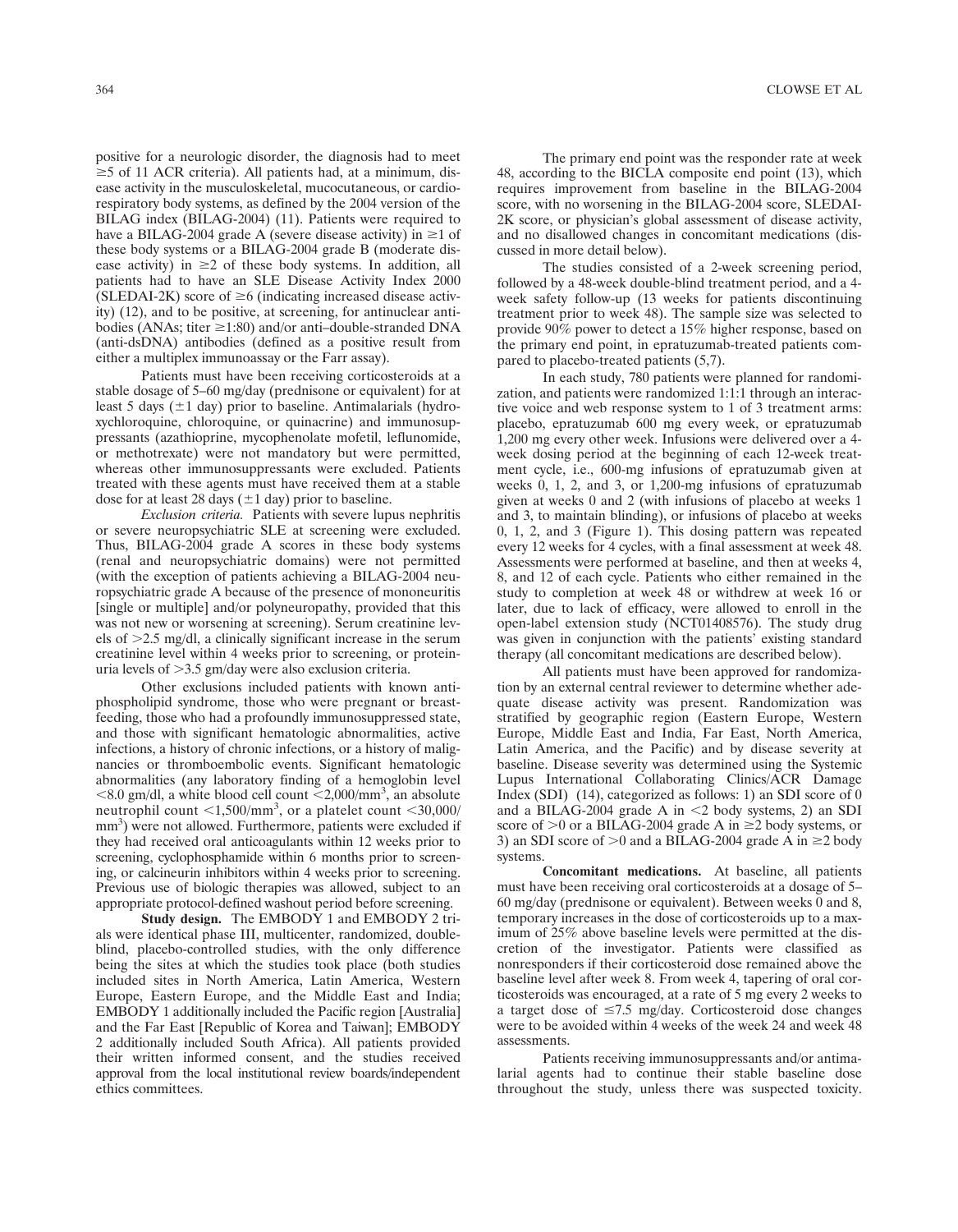

Figure 1. A, Design of the EMBODY studies on efficacy and safety of epratuzumab monoclonal antibody (Emab) treatment in patients with moderately to severely active systemic lupus erythematosus (SLE). B, Disposition of patients in the EMBODY 1 and EMBODY 2 trials. \*= One site in EMBODY 1 was removed from the study owing to safety concerns and a lack of compliance with the study protocol; all 45 patients enrolled at this site were removed from the full analysis set, but retained in the safety set. QOW = every other week;  $ST =$  standard therapy; QW = every week; BICLA = British Isles Lupus Assessment Group–based Combined Lupus Assessment; PBO = placebo.

Patients changing their dose or starting a new immunosuppressant or antimalarial were considered nonresponders.

Study variables. The primary efficacy variable was the improvement response at week 48 based on the BICLA definition (13), which required all of the following criteria: improvement in the BILAG-2004 score (improvement in all BILAG-2004 grade A scores at study entry to grades B, C, or D at follow-up; improvement in all BILAG-2004 grade B scores at study entry to grades C or D at follow-up); no worsening in the BILAG-2004 score (no new BILAG-2004 grade A scores; no more than 1 new BILAG-2004 grade B score); no worsening (no increase) in the SLEDAI-2K total score, as compared to that at study entry; no worsening  $\approx$  10-mm increase on a 100-mm visual analog scale) in the physician's global assessment of disease activity, as compared to that at study entry; and no disallowed changes in concomitant medications. The BILAG-2004 body system scores and SLEDAI-2K data were verified by a central review and adjudication committee to ensure consistent application of the assessments.

Secondary efficacy variables were the BICLA response rates at weeks 12, 24, and 36, and the change from baseline in daily corticosteroid doses at weeks 24 and 48.

Exploratory efficacy variables included each component of the BICLA composite end point, the BICLA response at time points other than those included in the primary and secondary end points, and changes from baseline in the BILAG-2004 total score (scores were converted from grades A, B, C, D, and E to scores of 12, 8, 1, 0, and 0, respectively) (15), changes from baseline in the SLEDAI-2K total score, changes from baseline in the patient's and physician's global assessments of disease activity (on 100-mm visual analog scales), and the average change from baseline in corticosteroid dose (calculated as the time-weighted area under the curve minus baseline, for baseline to week 48).

Analyses of patient-reported outcome measures included the proportions of patients who achieved a minimal clinically important difference (MCID) from baseline in the 36-item Short Form (SF-36) Health Survey physical and mental component summary scores (defined as  $a \ge 2.5$ -point improvement) (16), mean changes from baseline in each of the LupusQoL health-related quality of life domains (17), mean changes from baseline in the Functional Assessment of Chronic Illness Therapy–Fatigue (FACIT-F) scale (18), and the proportions of patients achieving an MCID  $(\geq 4$ -point increase) in the FACIT-F scale.

Time to a new flare was also determined, with a new flare defined as the development of a BILAG-2004 grade A in  $\geq$ 1 body system from a previous grade of B, C, D, or E at baseline, or the development of a concurrent BILAG-2004 grade B in  $\geq$ 2 body systems from a grade of C, D, or E at baseline (systems flaring at baseline were not included). Flares were based only on items that were new and were confirmed by the central review and adjudication committee.

Pharmacodynamic and immunologic variables included levels of CD19+ B cells, CD3+ T cells, CD19+CD22+ B cells, immunoglobulins, autoantibodies (anti-dsDNA), extractable nuclear antigen antibodies, and complement C3 and C4 proteins.

Statistical analysis. Efficacy variables were analyzed using the full analysis set, consisting of randomized patients who received at least one partial dose of study medication. One of the EMBODY 1 study sites was found, by an audit, to have failed to conduct the study in line with applicable regulations, International Conference on Harmonisation/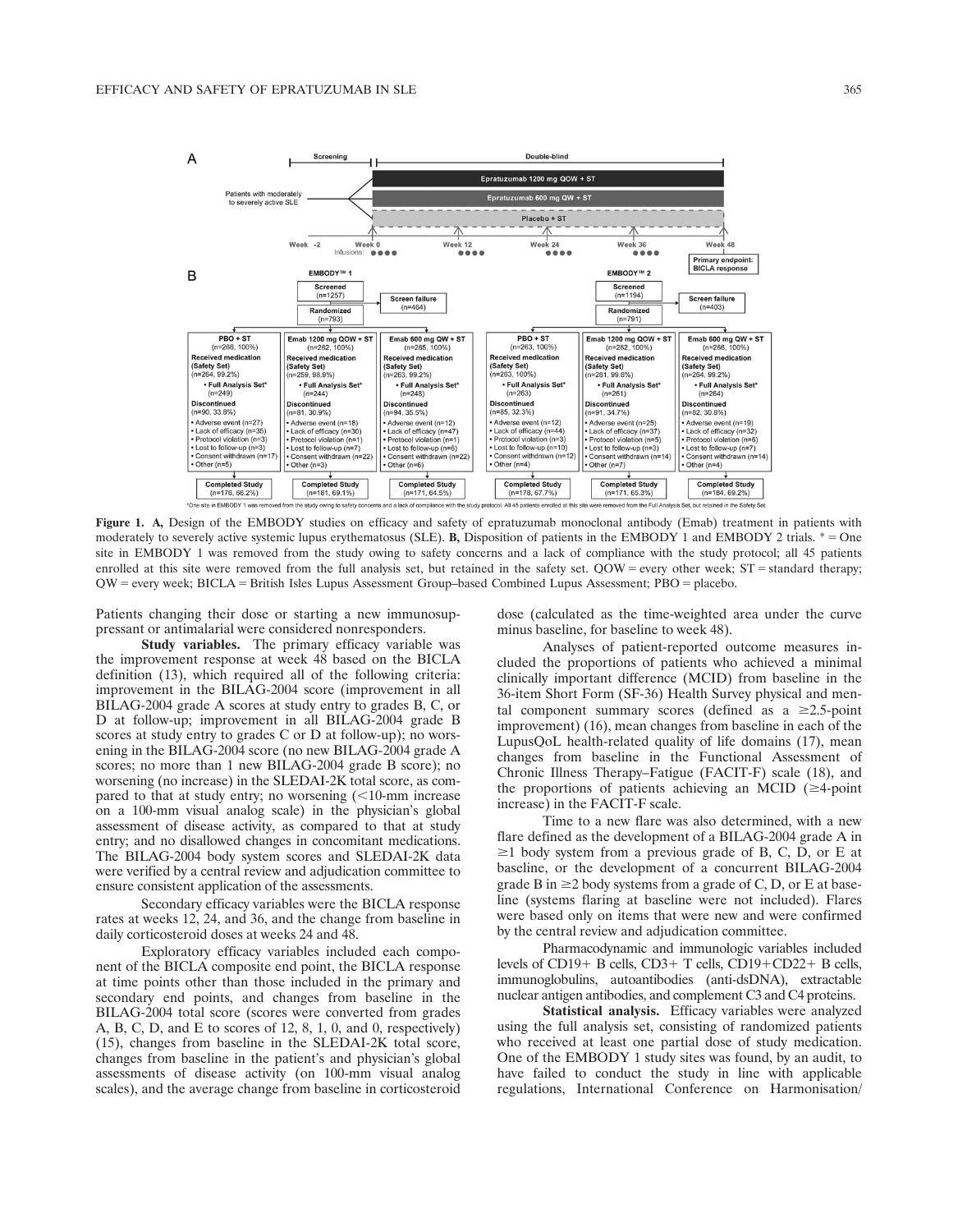Good Clinical Practice Guidelines, and the study protocol, and consequently all 45 patients enrolled at that site were excluded from the full analysis set and the efficacy analyses. These patients were retained in the safety set, to provide complete safety data.

For determination of the primary end point, BICLA response rates were calculated using logistic regression, with patients who discontinued prior to week 48 or did not have a week 48 assessment being classified as nonresponders. In those cases in which single components of the BICLA (BILAG-2004 scores, SLEDAI-2K scores, or physician's global assessment of disease activity) were missing, the value was imputed from the previous visit value. Patients with disallowed changes in concomitant medications were classified as nonresponders from that time point forward.

In the primary analysis, P values for pairwise comparisons between each active treatment group and the placebo group were generated using a logistic regression model, including factors for pooled geographic region and disease severity at baseline. The Hochberg method was used to adjust for the comparison of the 2 doses of epratuzumab to placebo. The response rate based on the primary variable was also analyzed in an exploratory manner for subgroups of patients, including those defined by geographic region, body mass index, baseline disease severity, lupus-associated laboratory parameters, and concomitant medication use at baseline. Subgroup analyses were not adjusted for multiplicity. Odds ratios and corresponding 95% confidence intervals were calculated for each epratuzumab treatment group compared to placebo, using logistic regression models that included factors for treatment, pooled region, and baseline disease status, as well as for the subgroup being analyzed and the treatment-by-subgroup interaction.

Five key secondary efficacy variables were tested for statistical significance according to a hierarchical testing procedure, with Hochberg adjustment for multiplicity within each step of the procedure. BICLA response rates at weeks 36, 24, and 12 were calculated and analyzed using the same methods as those used for response rates at week 48. The key secondary end points for the corticosteroid dose were ordered categorical end points (patients were categorized according to their change in daily corticosteroid dose, defined as a  $>50\%$  decrease, 0–50% decrease, no change, or an increase in dose or missing data), analyzed using nonparametric rank analysis of covariance, with missing values imputed as the worst possible outcome. All other secondary and exploratory efficacy variables were summarized using descriptive statistics, with missing data imputed using last observation carried forward for continuous variables or nonresponder imputation for dichotomous variables.

The SLE Responder Index (SRI) at week 48, which was originally categorized as a  $\geq$ 4-point (SRI-4),  $\geq$ 6-point (SRI-6), or  $\geq$ 8-point (SRI-8) reduction in score on the Safety of Estrogens in Lupus Erythematosus National Assessment version of the SLEDAI (SELENA-SLEDAI) (19), were analyzed post hoc, with modifications from the original SRI end point definition to include the variables used in the EMBODY studies, i.e., improvement in the SLEDAI-2K scores, BILAG-2004 scores, and the physician's global assessment of disease activity (instead of the SRI-4 calculated from the SELENA-SLEDAI, the classic BILAG index, and the physician's global assessment of disease activity). To be considered a responder

in our SRI analyses, patients must have achieved all of the following: improvement in the SLEDAI-2K score of at least 4, 6, or 8 points (SRI-4, SRI-6, and SRI-8, respectively) from study entry; no worsening in the BILAG-2004 total score (no new BILAG-2004 grade A scores, no more than 1 new BILAG-2004 grade B score); no worsening  $\left($  < 10-mm increase on a 100-mm visual analog scale) in the physician's global assessment of disease activity, compared to that at study entry; and no disallowed changes in concomitant medications at any time point from baseline. Missing data were imputed using modified nonresponder imputation, as was used for the primary end point.

Safety and immunologic variables were analyzed using the safety set. These variables were summarized with descriptive statistics.

#### RESULTS

Disposition of the patients and baseline characteristics. In the EMBODY 1 trial, 1,257 patients were screened, and 793 were randomized. In the EMBODY 2 trial, 1,194 patients were screened, and 791 were randomized. The majority of patients failed screening because they were deemed ineligible on the basis of the inclusion and exclusion criteria (367 of 464 screen failures in the EMBODY 1 trial, and 315 of 403 screen failures in the EMBODY 2 trial). Other reasons for exclusion included occurrence of adverse events, loss to follow-up, and withdrawal of consent during the screening period.

Overall, 265 patients (33.4%) in EMBODY 1 and 258 (32.6%) in EMBODY 2 discontinued from the studies, most commonly due to lack of efficacy (112 patients in EMBODY 1, and 113 patients in EMBODY 2). One study site in the EMBODY 1 trial was removed due to protocol violations, and all 45 patients randomized at that site were removed from the full analysis set. Despite this, discontinuations were balanced across the treatment groups and across the studies (range of discontinuations across groups 30.9–35.5% in EMBODY 1, and 30.8–34.7% in EMBODY 2) (Figure 1).

Patient characteristics at baseline were also balanced between the 2 studies (Table 1). More than 90% of patients were female, and the mean age was 42.1 years in EMBODY 1 and 41.0 years in EMBODY 2. Time since diagnosis ranged from 0 years to 43 years, with a median of 6.3 years in EMBODY 1 and 5.1 years in EMBODY 2. The mean  $\pm$  SD daily corticosteroid dosage was  $11.2 \pm 8.8$  mg/day in EMBODY 1 and  $13.0 \pm 9.6$  mg/day in EMBODY 2, with  $45.1\%$  of patients in EMBODY 1 and 36.0% of patients in EMBODY 2 receiving a dosage of  $\leq$ 7.5 mg/day. The proportion of patients receiving antimalarials at baseline was slightly lower in EMBODY 2 than in EMBODY 1 (72.5% of patients in EMBODY 1 versus 63.6% of patients in EMBODY 2).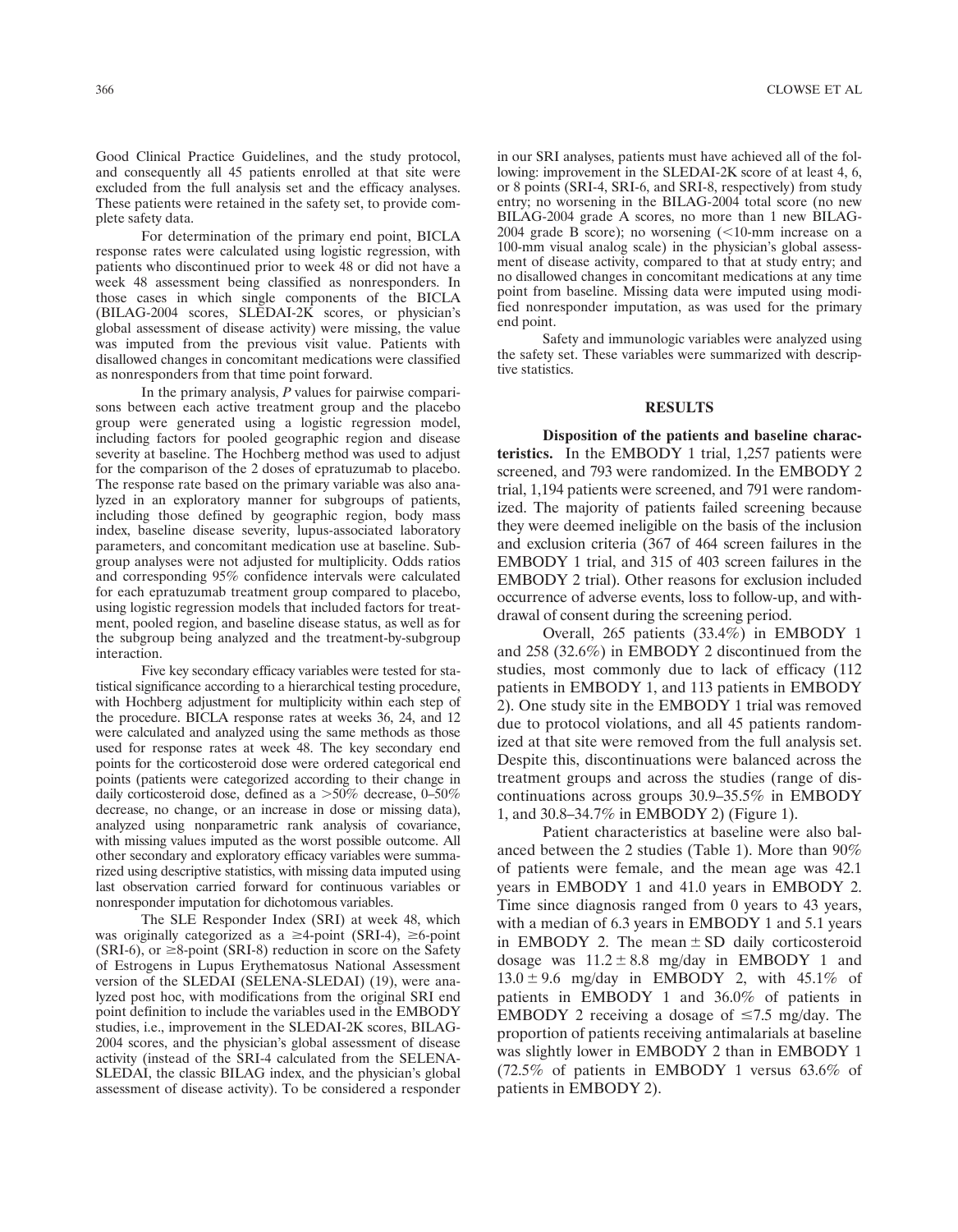|                                                                                                                                                                                                                                     |                                                      | EMBODY                                                                        |                                                                                                                    |                                                       | $\mathcal{C}$<br>EMBODY                                                       |                                                                    |
|-------------------------------------------------------------------------------------------------------------------------------------------------------------------------------------------------------------------------------------|------------------------------------------------------|-------------------------------------------------------------------------------|--------------------------------------------------------------------------------------------------------------------|-------------------------------------------------------|-------------------------------------------------------------------------------|--------------------------------------------------------------------|
|                                                                                                                                                                                                                                     | + standard<br>$(n = 249)$<br>Placebo<br>therapy      | + standard therapy<br>$(1,200 \text{ mg } \text{QOW})$<br>$(n = 244)$<br>Emab | + standard therapy<br>$(600 \text{ mg QW})$<br>$(n = 248)$<br>Emab                                                 | + standard<br>$(n = 263)$<br>Placebo<br>therapy       | + standard therapy<br>$(1,200 \text{ mg } \text{QOW})$<br>$(n = 261)$<br>Emab | + standard therapy<br>$(600 \text{ mg QW})$<br>$(n = 264)$<br>Emab |
| Age, mean $\pm$ SD years<br>Female                                                                                                                                                                                                  | $41.2 \pm 12.8$<br>237 (95.2)                        | $42.2 \pm 11.7$<br>228 (93.4)                                                 | $42.2 \pm 11.4$<br>226 (91.1)                                                                                      | $41.1 \pm 11.8$<br>245 (93.2)                         | $40.8 \pm 11.5$<br>247 (94.6)                                                 | $41.2 \pm 12.7$<br>245 (92.8)                                      |
| Black/African American<br>Asian<br>Race                                                                                                                                                                                             | 26 (10.4)<br>26 (10.4)                               | 32(13.1)<br>22 (9.0)                                                          | $\frac{18(7.3)}{33(13.3)}$                                                                                         | 25(9.5)<br>7(2.7)                                     | 29(11.1)<br>7(2.7)                                                            | 34(12.9)<br>12(4.5)                                                |
| Years since diagnosis, median (range)<br>Hispanic/Latino<br>White                                                                                                                                                                   | $5.8(0-36)$<br>187 (75.1<br>50(20.1)                 | $7.3(0-34)$<br>178 (73.0)<br>52(21.3)                                         | $6.1(0-43)$<br>188 (75.8)<br>44 (17.7)                                                                             | 204 (77.6)<br>$5.7(0-37)$<br>56 (21.3)                | $5.0(0-29)$<br>198 (75.9)<br>50 (19.2)                                        | 193 (73.1)<br>$4.8(0-42)$<br>50 (18.9)                             |
| Patients with $\geq$ 1 BILAG-2004 grade A<br>SLEDAI-2K total score, mean ± SD<br>Physician-reported measure<br>PhGA, mean $\pm$ SD                                                                                                  | $55.5 \pm 12.9$<br>(39(55.8))<br>$10.7 \pm 4.1$      | $55.7 \pm 14.3$<br>142 (58.2)<br>$9.9 \pm 3.7$                                | $56.5 \pm 14.9$<br>$10.2 \pm 3.6$<br>147 (59.3)                                                                    | $56.2 \pm 14.4$<br>$10.1 \pm 3.6$<br>157 (59.7)       | $57.2 \pm 14.0$<br>$10.1 \pm 3.8$<br>148 (56.7)                               | $57.3 \pm 15.6$<br>$10.2 \pm 3.6$<br>161 (61.0)                    |
| BILAG-2004 total score, mean ± SD†<br>Patient-reported measure<br>PtGA, mean $\pm$ SD                                                                                                                                               | $58.3 \pm 19.2$<br>$20.0 \pm 5.5$                    | $58.5 \pm 19.1$<br>$19.8 \pm 5.9$                                             | $58.1 \pm 20.2$<br>$19.6 \pm 5.6$                                                                                  | $58.6 \pm 19.6$<br>$21.0 \pm 6.7$                     | $60.2 \pm 19.0$<br>$21.3 \pm 6.6$                                             | $59.1 \pm 18.9$<br>$21.0 \pm 6.7$                                  |
| FACIT-F score, mean ± SD<br>$SF-36$ , mean $\pm$ SD<br>MCS score<br>PCS score                                                                                                                                                       | $38.3 \pm 11.8$<br>$24.4 \pm 12.0$<br>$35.0 \pm 9.2$ | $38.0 \pm 11.3$<br>±11.7<br>$34.2 \pm 10.1$<br>24.1                           | $37.8 \pm 13.4$<br>$23.6 \pm 10.7$<br>$34.2 \pm 8.0$                                                               | $37.9 \pm 12.0$<br>$24.3 \pm 11.5$<br>$34.6 \pm 9.7$  | $37.9 \pm 12.6$<br>$24.1 \pm 11.4$<br>$34.9 \pm 8.8$                          | $38.0 \pm 11.9$<br>$25.3 \pm 11.4$<br>$35.2 \pm 9.5$               |
| Concomitant medication<br>Immunosuppressant<br>Azathioprine<br>Leflunomide                                                                                                                                                          | 116 (46.6)<br>53 (21.3)<br>1(0.4)                    | 123(50.4)<br>52(21.3)<br>3(1.2)                                               | 112(45.2)<br>41 (16.5)<br>(2.8)<br>$\mathbf{r}$                                                                    | 121 (46.0)<br>48 (18.3)<br>3(1.1)                     | 113(43.3)<br>51 (19.5)<br>6(2.3)                                              | 129(48.9)<br>56 (21.2)<br>6(2.3)                                   |
| Mycophenolate<br>Methotrexate<br>Corticosteroid<br>Antimalarial                                                                                                                                                                     | [75 (70.3)]<br>248 (99.6)<br>41 (16.5)<br>22(8.8)    | (74.2)<br>(98.8)<br>(20.1)<br>29 (11.4)<br>241<br>49 <sub>1</sub><br>181      | (73.0)<br>(99.6)<br>41 (16.5)<br>30(12.1)<br>181<br>247                                                            | 162 (61.6)<br>256 (97.3)<br>40 (15.2)<br>38 (14.4)    | 160(61.3)<br>257 (98.5)<br>39(14.9)<br>32(12.3)                               | 179 (67.8)<br>263 (99.6)<br>45 (17.0)<br>34(12.9)                  |
| $7.5 - \le 20$ mg/day<br>$0 = 7.5$ mg/day<br>$>$ 20 mg/day                                                                                                                                                                          | 117(47.0)<br>(20(48.2))<br>11 (4.4)                  | (43.0)<br>(45.9)<br>(9.8)<br>105 <sub>1</sub><br>112<br>$\overline{24}$       | (52.8)<br>(41.1)<br>(5.6)<br>102<br>131<br>$\overline{14}$                                                         | (52.1)<br>97(36.9)<br>(8.4)<br>137 <sub>1</sub><br>22 | 142 (54.4)<br>88 (33.7)<br>27(10.3)                                           | 135 (51.1)<br>29 (11.0)<br>99 (37.5)                               |
| Low complement levels<br>Anti-dsDNA positive<br>Laboratory parameter<br>ANAs >1:80                                                                                                                                                  | 216 (86.7)<br>(33(53.4)<br>115(46.2)                 | 212 (86.9)<br>126 (51.6)<br>(42.6)<br>104                                     | 218 (87.9)<br>131(52.8)<br>(44.4)<br>110                                                                           | 231 (87.8)<br>(54.4)<br>(47.5)<br>143<br>125          | 232 (88.9)<br>126 (48.3)<br>(46.7)<br>122                                     | 233 (88.3)<br>(50.8)<br>(50.8)<br>134<br>134                       |
| $2K = Systemic$ Lupus Erythematosus Disease Activity Index 2000; PhOA = physician's global assessment of disease activity (on 0-100-mm visual analog scale); PtOA = patient's<br>* Except where indicated otherwise, values are the |                                                      |                                                                               | e number (%) of patients. Emab = epratuzumab monoclonal antibody; QOW = every other week; QW = every week; SLEDAI- |                                                       |                                                                               |                                                                    |

Table 1. Patient demographics and disease characteristics at baseline in the EMBODY 1 and EMBODY 2 trials\* Table 1. Patient demographics and disease characteristics at baseline in the EMBODY 1 and EMBODY 2 trials\*

global assessment of disease activity (on 0–100-mm visual analog scale); SF-36

Functional Assessment of Chronic Illness Therapy–Fatigue; ANAs

† The British Isles Lupus Assessment Group 2004 index (BILAG-2004) was calculated as follows: A

FACIT-F

36-item Short Form; PCS

antinuclear antibodies; anti-dsDNA

 $= 12, B = 8, C = 1, D =$ 

 $= 0$ , and  $E$ 

ت<br>=

physical component summary; MCS

anti–double-stranded DNA.

mental component summary;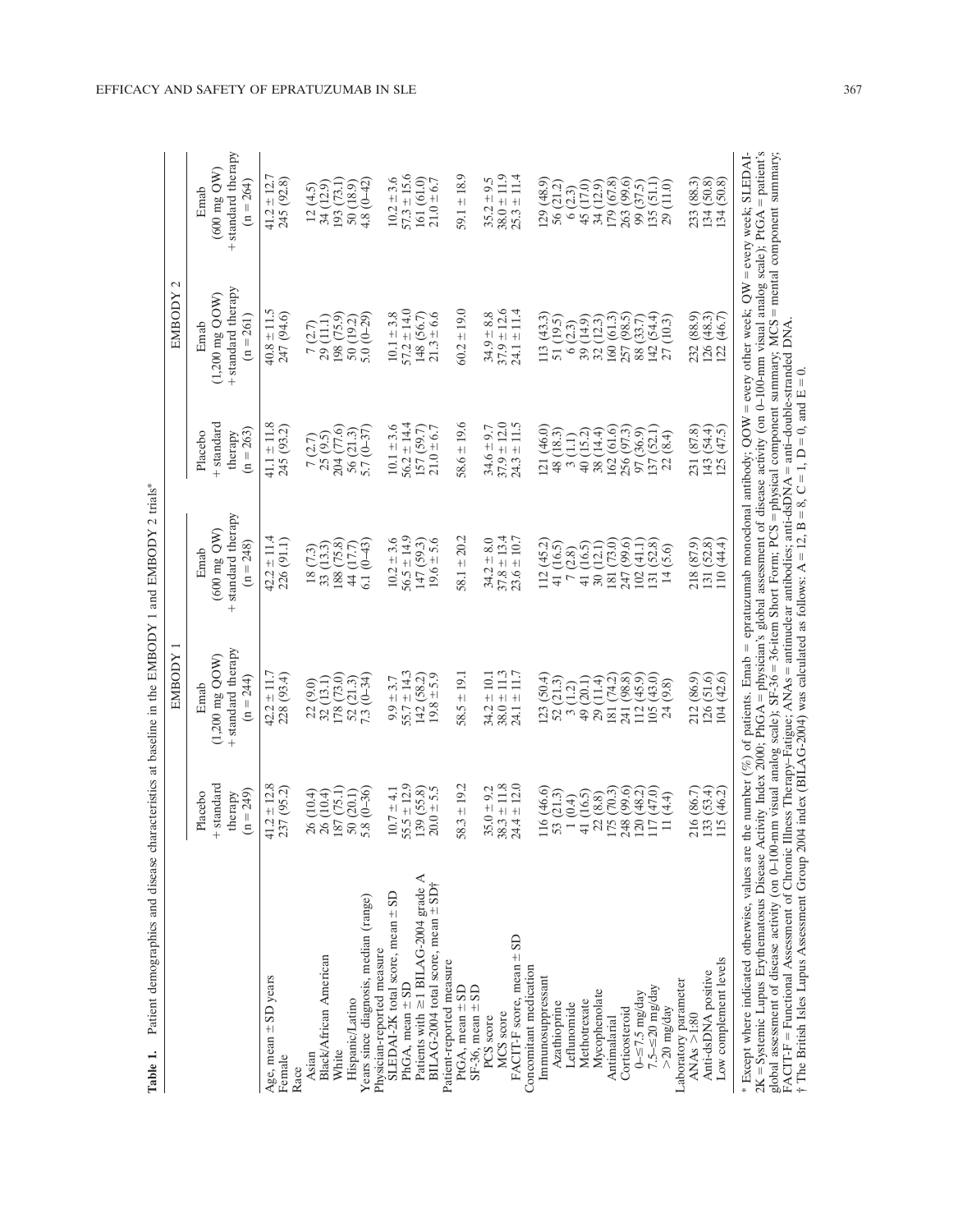

Figure 2. BICLA responder rates by treatment group in the EMBODY 1 trial (A) and EMBODY 2 trial (B), and week 48 change from baseline in daily corticosteroid (CS) dose in EMBODY 1 (C) and EMBODY 2 (D), as well as average change from baseline (E). See Figure 1 for other definitions.

At baseline, 428 patients (57.8%) in EMBODY 1 and 466 patients (59.1%) in EMBODY 2 had a BILAG-2004 grade A in  $\geq$ 1 body system, while 371 patients  $(50.1\%)$  in EMBODY 1 and 411 patients  $(52.2\%)$  in EMBODY 2 had a BILAG-2004 grade B in  $\geq 2$  body systems. Most patients had moderate-to-severe disease activity in the musculoskeletal and mucocutaneous body systems: for the musculoskeletal system, BILAG-2004 grades A or B were present in 92.2% of EMBODY 1 patients and 93.5% of EMBODY 2 patients; for the mucocutaneous system, BILAG-2004 grades A or B were present in 80.3% of EMBODY 1 patients and 83.0% of EMBODY 2 patients. Other patient characteristics were also similar across treatment groups (Table 1).

Efficacy. The primary end point was not met in either study. At week 48, improvements in disease activity, as measured by the BICLA response rates, occurred in similar proportions of patients across treatment groups; no significant differences were seen in the proportion of responders between patients receiving  $p$ lacebo  $+$  standard therapy and those receiving either dose of epratuzumab  $+$  standard therapy (Figures 2A and B). In the EMBODY 1 study, BICLA response rates were  $34.1\%$  in the placebo + standard therapy group, 39.8% in the epratuzumab 1,200 mg every other week + standard therapy group  $(P = 0.175$  versus placebo), and 37.5% in the epratuzumab 600 mg every week + standard therapy group ( $P = 0.442$  versus placebo). In the EMBODY 2 study, BICLA response rates were  $33.5\%$  in the placebo + standard therapy group, 34.1% in the epratuzumab 1,200 mg every other week + standard therapy group ( $P = 0.899$  versus placebo), and  $35.2\%$  in the epratuzumab 600 mg every week + standard therapy group ( $P = 0.716$  versus placebo).

In the EMBODY 1 trial, 87 patients who received placebo (34.9%) and 160 patients who received epratuzumab (32.5%) did not achieve a treatment response at week 48, which was attributed to early withdrawal or missing data. Moreover, 54 patients in the placebo group (21.7%) and 134 patients in the epratuzumab groups (27.2%) were classified as nonresponders as a result of disallowed changes in concomitant medications (predominantly, disallowed increases in the dose of corticosteroids; patients may have had more than one reason for a nonresponse). In the EMBODY 2 trial, 84 patients who received placebo (31.9%) and 166 patients who received epratuzumab (31.6%) had missing data or withdrew early from the study. Moreover, 60 patients in the placebo group (22.7%) and 119 patients in the epratuzumab groups (22.7%) had prohibited medication changes (again, primarily increases in the dose of corticosteroids, with more than one reason for a nonresponse being possible).

Rapid improvements from baseline were initially seen in both the placebo group and the epratuzumab dosing groups in both studies. At several time points,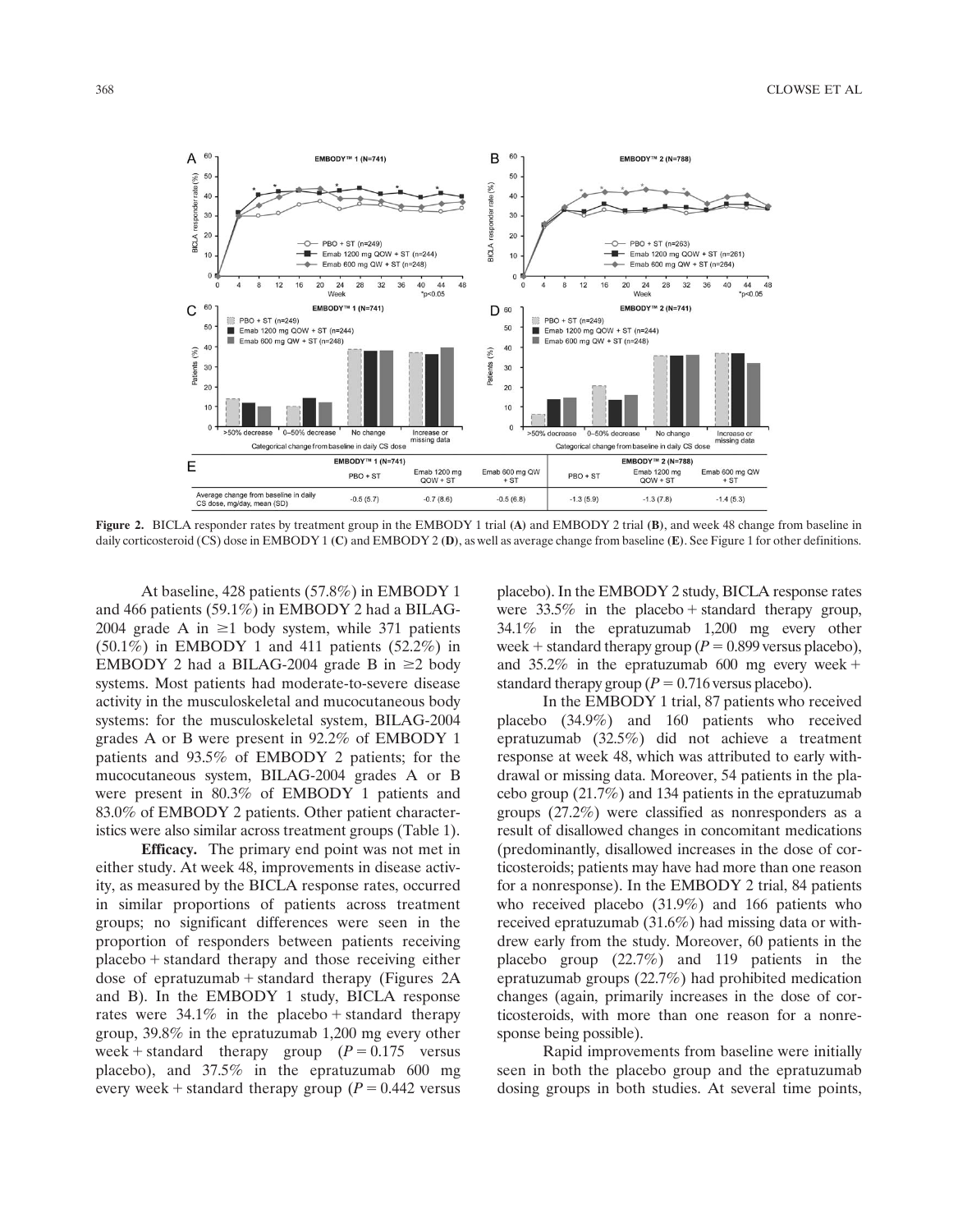|                                                                                                                                                                                                                                                                                                                                                                                                     |                                                 | EMBODY 1                                                                         |                                                                       |                                                 | EMBODY 2                                                                     |                                                                       |
|-----------------------------------------------------------------------------------------------------------------------------------------------------------------------------------------------------------------------------------------------------------------------------------------------------------------------------------------------------------------------------------------------------|-------------------------------------------------|----------------------------------------------------------------------------------|-----------------------------------------------------------------------|-------------------------------------------------|------------------------------------------------------------------------------|-----------------------------------------------------------------------|
|                                                                                                                                                                                                                                                                                                                                                                                                     | + standard<br>$(n = 249)$<br>Placebo<br>therapy | $(1,200 \text{ mg } \text{QOW})$<br>+ standard<br>$(n = 244)$<br>therapy<br>Emab | $(600 \text{ mg QW})$<br>+ standard<br>$(n = 248)$<br>therapy<br>Emab | + standard<br>$(n = 263)$<br>Placebo<br>therapy | + standard<br>$(1,200 \text{ mg})$<br>$(n = 261)$<br>therapy<br>Emab<br>QOW) | $(600 \text{ mg QW})$<br>+ standard<br>$(n = 264)$<br>therapy<br>Emab |
| <b>BICLA</b> response rate<br>BILAG-2004 index<br>Clinical outcomes                                                                                                                                                                                                                                                                                                                                 | 85 (34.1)                                       | 97 (39.8)                                                                        | 93 (37.5)                                                             | 88 (33.5)                                       | 89 (34.1)                                                                    | 93 (35.2)                                                             |
| Average CFB in total score, LS mean ± SD<br>Improvement and no worsening<br>SLEDAI-2K score                                                                                                                                                                                                                                                                                                         | $-8.6 \pm 6.3$<br>103(41.4)                     | $-9.8 \pm 6.5$<br>126 (51.6)                                                     | $-9.1 \pm 6.4$<br>120(48.4)                                           | $-8.1 \pm 6.7$<br>115 (43.7)                    | $-9.1 \pm 7.6$<br>104(39.8)                                                  | $-9.6 \pm 6.6$<br>110(41.7)                                           |
| Average CFB in total score, LS mean $\pm$ SD<br>No worsening<br>PhGA                                                                                                                                                                                                                                                                                                                                | $-3.6 \pm 4.8$<br>228 (91.6)                    | $-3.8 \pm 4.2$<br>221 (90.6)                                                     | $-3.6 \pm 4.5$<br>228 (91.9)                                          | $-3.3 \pm 4.2$<br>234 (89.0)                    | $-3.5 \pm 4.6$<br>230 (88.1)                                                 | $-3.9 \pm 4.3$<br>242 (91.7)                                          |
| ges<br>Concomitant medication use, no disallowed chan<br>Average CFB, LS mean ± SD mm<br>No worsening                                                                                                                                                                                                                                                                                               | $-23.8 \pm 22.2$<br>195 (78.3)<br>228 (1.6)     | $25.6 \pm 22.4$<br>229 (93.9)<br>175(71.7)                                       | $21.9 \pm 24.2$<br>223 (90.3)<br>183 (73.8)                           | $-22.3 \pm 23.9$<br>228 (87.0)<br>203 (77.2)    | $23.7 \pm 22.6$<br>198 (75.9)<br>236 (91.1)                                  | $-26.0 \pm 23.2$<br>247 (94.3)<br>208 (78.8)                          |
| PtGA, average CFB, LS mean ± SD mm<br>Patient-reported outcomes<br>SRI-4 response rate<br>SF-36 score                                                                                                                                                                                                                                                                                               | $-15.5 \pm 27.1$<br>89 (35.7)                   | $-17.1 \pm 28.1$<br>93 (38.1)                                                    | $-15.7 \pm 28.1$<br>83 (33.5)                                         | $-13.7 \pm 28.0$<br>85 (32.3)                   | $-16.8 \pm 27.6$<br>91 (34.9)                                                | $-17.5 \pm 29.3$<br>96 (36.4)                                         |
| Stabilization/lack of deterioration<br>MCID in MCS<br>MCID in PCS<br>FACIT-F score                                                                                                                                                                                                                                                                                                                  | 119 (48.6)<br>116(47.3)<br>53 (21.6)            | (29(54.0)<br>116(48.5)<br>70(29.3)                                               | 125 (50.4)<br>102(41.1)<br>65(26.2)                                   | 117(45.0)<br>121 (46.5)<br>63 (24.2)            | 125(48.8)<br>115 (44.9)<br>62(24.2)                                          | 134 (51.7)<br>106 (40.9)<br>67(25.9)                                  |
| LS mean $\pm$ SD<br>MCID                                                                                                                                                                                                                                                                                                                                                                            | 110 (44.5)<br>$4.0 \pm 10.1$                    | (10(45.8))<br>$4.2 \pm 9.9$                                                      | 105(43.0)<br>$3.8 \pm 10.4$                                           | 110 (42.6)<br>$2.6 \pm 9.3$                     | 113 (44.1)<br>$2.6 \pm 10.1$                                                 | (16(44.8))<br>$2.6 \pm 10.0$                                          |
| * Except where indicated otherwise, values are the number (%) of patients. BICLA = British Isles Lupus Assessment Group-based Combined Lupus Assessment; CFB = change<br>from baseline; LS = least squares; SRI-4 = Systemic Lupus Erythematosus Disease Activity Index Responder Index 4-point improvement; MCID = minimal clinically important<br>difference (see Table 1 for other definitions). |                                                 |                                                                                  |                                                                       |                                                 |                                                                              |                                                                       |

EFFICACY AND SAFETY OF EPRATUZUMAB IN SLE 369

Table 2. Efficacy outcomes at week 48\*

Table 2. Efficacy outcomes at week  $48^*$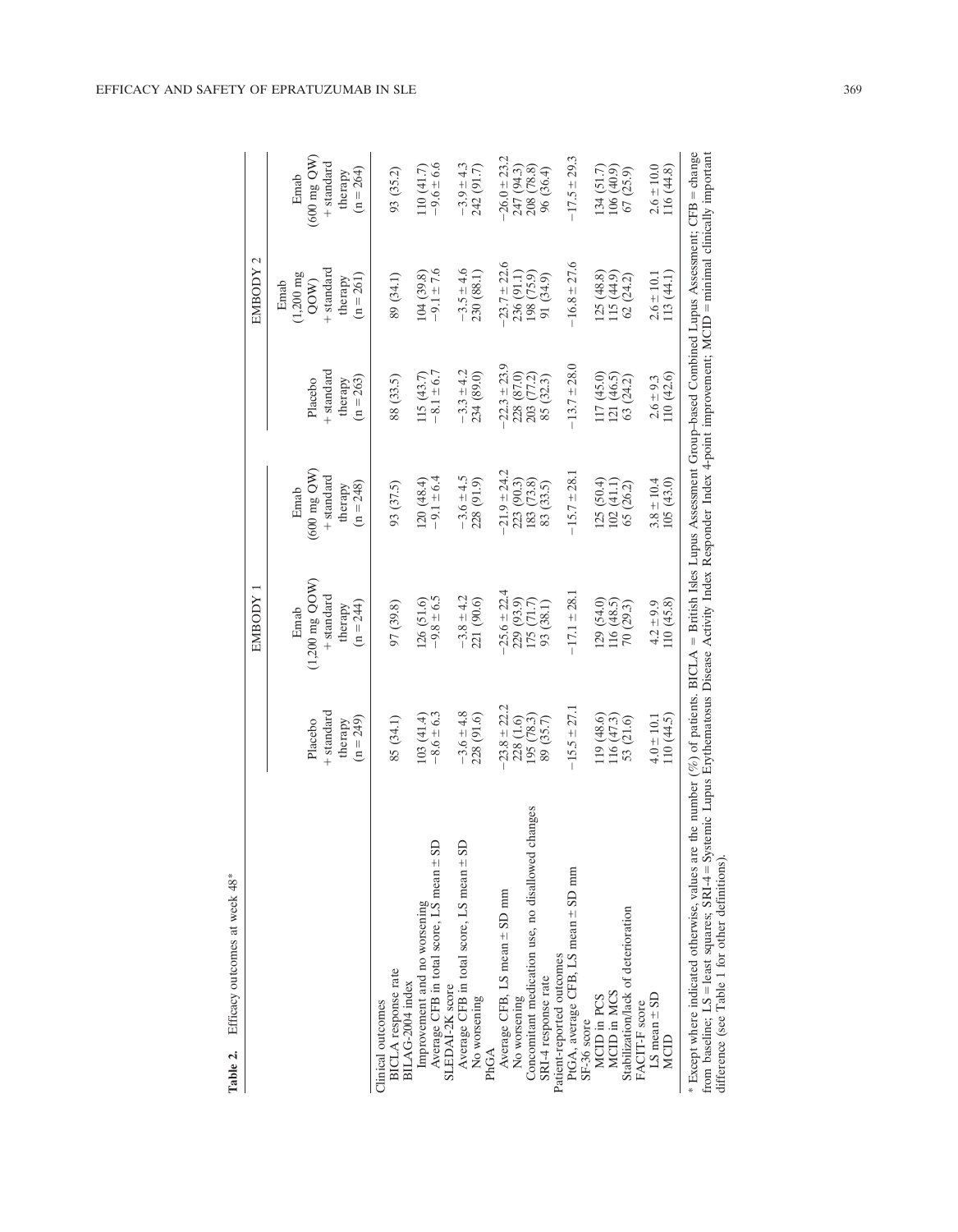|                                                                                            |                                                              | EMBODY 1                                                                                                                                                                                                                                                                    |                                                                                                                                                                                                                                   |                                                                                                                                                                                                                                                                                                | EMBODY 2                                                                                                                                                                                                                                                                       |                                                                                                                                                        |
|--------------------------------------------------------------------------------------------|--------------------------------------------------------------|-----------------------------------------------------------------------------------------------------------------------------------------------------------------------------------------------------------------------------------------------------------------------------|-----------------------------------------------------------------------------------------------------------------------------------------------------------------------------------------------------------------------------------|------------------------------------------------------------------------------------------------------------------------------------------------------------------------------------------------------------------------------------------------------------------------------------------------|--------------------------------------------------------------------------------------------------------------------------------------------------------------------------------------------------------------------------------------------------------------------------------|--------------------------------------------------------------------------------------------------------------------------------------------------------|
|                                                                                            |                                                              | Emab                                                                                                                                                                                                                                                                        | Emab                                                                                                                                                                                                                              |                                                                                                                                                                                                                                                                                                |                                                                                                                                                                                                                                                                                | Emab                                                                                                                                                   |
|                                                                                            | + standard<br>Placebo                                        | $(1,200 \text{ mg } \text{QOW})$<br>$+$ standard                                                                                                                                                                                                                            | (600 mg QW)<br>$+$ standard                                                                                                                                                                                                       | + standard<br>Placebo                                                                                                                                                                                                                                                                          | Emab                                                                                                                                                                                                                                                                           | $(600 \text{ mg QW})$<br>+ standard                                                                                                                    |
|                                                                                            | therapy<br>( $n = 249$ )                                     |                                                                                                                                                                                                                                                                             | therapy<br>( $n = 248$ )                                                                                                                                                                                                          | therapy                                                                                                                                                                                                                                                                                        | $(1,200~{\rm mg}~{\rm QOW})\\ +{\rm standard}$                                                                                                                                                                                                                                 | therapy                                                                                                                                                |
|                                                                                            |                                                              | therapy<br>( $n = 244$ )                                                                                                                                                                                                                                                    |                                                                                                                                                                                                                                   | $(n = 263)$                                                                                                                                                                                                                                                                                    | therapy $(n = 261)$                                                                                                                                                                                                                                                            | $(n = 264)$                                                                                                                                            |
| CD19+ B cells, % CFB                                                                       | $-9.7$                                                       |                                                                                                                                                                                                                                                                             |                                                                                                                                                                                                                                   |                                                                                                                                                                                                                                                                                                |                                                                                                                                                                                                                                                                                |                                                                                                                                                        |
| median (range) cells/µl                                                                    | $(-93, 783)$<br>(n = 175)                                    | $\begin{array}{r} -31.5\\ (-100, 1,800)\\ (n=179)\\ 5.3\\ (-78, 974)\\ (n=180)\\ (n=2)\\ (n=2)\\ (n=3)\\ (-39.5, 64.4)\\ (n=178)\\ (n=178)\\ \end{array}$                                                                                                                   | $(-94, 24, 500)$<br>$(n = 169)$<br>$(n = 169)$<br>$(-65, 359)$<br>$(n = 169)$                                                                                                                                                     | $\begin{array}{r} -10.2\\ (-100, 1,367)\\ (n=178)\\ (-83, 856)\\ (n=178)\\ (n=10)\\ (n=175)\\ (n=175)\\ (-56.2, 59.5)\\ (-56.2, 59.5)\\ (-51.9, 79.6)\\ (-51.9, 79.6)\\ (-51.9, 79.6)\\ (-75.8, 200.0)\\ (n=175)\\ (n=14)\\ (n=169)\\ (n=65)\\ (n=65)\\ (n=65)\\ (n=65)\\ (n=65)\\ (n=65)\\ ($ | $(-97, 24,500)$<br>$(n = 173)$<br>$(-80, 6 + 31)$<br>$(-80, 6 + 31)$<br>$(-80, 6 + 31)$<br>$(-61, 1, 888.3)$<br>$(-61, 1, 888.3)$<br>$(-42, 857.6)$<br>$(-42, 81, 72)$<br>$(-42, 81, 72)$<br>$(-83, 712.5)$<br>$(-83, 712.5)$<br>$(-81, 24)$<br>$(1 - 172)$<br>$(1 - 172)$<br> | $-37.7$<br>$(-96, 646)$                                                                                                                                |
|                                                                                            |                                                              |                                                                                                                                                                                                                                                                             |                                                                                                                                                                                                                                   |                                                                                                                                                                                                                                                                                                |                                                                                                                                                                                                                                                                                | $(n = 184)$                                                                                                                                            |
| CD3+T cells, % CFB,                                                                        | $-3.0$                                                       |                                                                                                                                                                                                                                                                             |                                                                                                                                                                                                                                   |                                                                                                                                                                                                                                                                                                |                                                                                                                                                                                                                                                                                | $-3.2$                                                                                                                                                 |
| median (range) cells/µl                                                                    | $(-85, 1,106)$<br>$(n = 175)$<br>$-1.4 \pm 2.7$<br>$(n = 2)$ |                                                                                                                                                                                                                                                                             |                                                                                                                                                                                                                                   |                                                                                                                                                                                                                                                                                                |                                                                                                                                                                                                                                                                                | $(-85, 1,364)$<br>$(n = 184)$<br>$-(61.8 \pm 24.6)$<br>$(n = 18)$<br>$(10, 19)$<br>$(1, 119)$<br>$(-79.2, 119.2)$<br>$(1.6)$                           |
|                                                                                            |                                                              |                                                                                                                                                                                                                                                                             |                                                                                                                                                                                                                                   |                                                                                                                                                                                                                                                                                                |                                                                                                                                                                                                                                                                                |                                                                                                                                                        |
| $%$ of CD22+ WBCs,                                                                         |                                                              |                                                                                                                                                                                                                                                                             |                                                                                                                                                                                                                                   |                                                                                                                                                                                                                                                                                                |                                                                                                                                                                                                                                                                                |                                                                                                                                                        |
| CFB, mean ± SD†                                                                            |                                                              |                                                                                                                                                                                                                                                                             |                                                                                                                                                                                                                                   |                                                                                                                                                                                                                                                                                                |                                                                                                                                                                                                                                                                                |                                                                                                                                                        |
| IgA, % CFB, median (range)                                                                 | 3.0                                                          |                                                                                                                                                                                                                                                                             |                                                                                                                                                                                                                                   |                                                                                                                                                                                                                                                                                                |                                                                                                                                                                                                                                                                                |                                                                                                                                                        |
| gm/liter                                                                                   | $(-42.7, 113.2)$<br>(n = 175)                                |                                                                                                                                                                                                                                                                             |                                                                                                                                                                                                                                   |                                                                                                                                                                                                                                                                                                |                                                                                                                                                                                                                                                                                |                                                                                                                                                        |
|                                                                                            |                                                              |                                                                                                                                                                                                                                                                             |                                                                                                                                                                                                                                   |                                                                                                                                                                                                                                                                                                |                                                                                                                                                                                                                                                                                |                                                                                                                                                        |
| IgG, % CFB, median (range)                                                                 | $^{0.9}$                                                     |                                                                                                                                                                                                                                                                             |                                                                                                                                                                                                                                   |                                                                                                                                                                                                                                                                                                |                                                                                                                                                                                                                                                                                |                                                                                                                                                        |
| gm/liter                                                                                   | $(-88.7, 143.5)$<br>(n = 175)                                |                                                                                                                                                                                                                                                                             |                                                                                                                                                                                                                                   |                                                                                                                                                                                                                                                                                                |                                                                                                                                                                                                                                                                                |                                                                                                                                                        |
|                                                                                            |                                                              |                                                                                                                                                                                                                                                                             |                                                                                                                                                                                                                                   |                                                                                                                                                                                                                                                                                                |                                                                                                                                                                                                                                                                                |                                                                                                                                                        |
| IgM, % CFB, median (range)                                                                 |                                                              |                                                                                                                                                                                                                                                                             |                                                                                                                                                                                                                                   |                                                                                                                                                                                                                                                                                                |                                                                                                                                                                                                                                                                                |                                                                                                                                                        |
| gm/liter,                                                                                  | $(-53.0, 98.2)$<br>$(n = 174)$<br>$11 (6.4)$                 | $\begin{array}{l} (-53.5, 94.1) \\ (\mathbf{n}=178) \\ -18.7 \\ (-65.4, 142.7) \\ (\mathbf{n}=178) \\ (\mathbf{n}=178) \\ \mathbf{n}=178 \\ \mathbf{n}=173 \\ \mathbf{n}=173 \\ \mathbf{n}=173 \\ \mathbf{n}=173 \\ \mathbf{n}=173 \\ \mathbf{n}=11 \\ 24.4, ) \end{array}$ | 4.1<br>$(-79.8, 536.0)$<br>$(n = 168)$<br>$(-48.8, 128.1)$<br>$(-48.4, 185.7)$<br>$(-8.4, 185.7)$<br>$(n = 168)$<br>$(n = 168)$<br>$(n = 38)$<br>$(n = 39)$<br>$(n = 39)$<br>$(n = 39)$<br>$(n = 39)$<br>$(n = 39)$<br>$(n = 39)$ |                                                                                                                                                                                                                                                                                                |                                                                                                                                                                                                                                                                                | $(-77.2, 65.2)$<br>$(n = 183)$<br>$-20.0$<br>$(-70.0, 53.3)$<br>$(-70.0, 53.3)$<br>$(n = 183)$<br>$(n = 176)$<br>$8 (4.5)$<br>$8 (4.5)$<br>$(n = 176)$ |
|                                                                                            |                                                              |                                                                                                                                                                                                                                                                             |                                                                                                                                                                                                                                   |                                                                                                                                                                                                                                                                                                |                                                                                                                                                                                                                                                                                |                                                                                                                                                        |
| Reduction in anti-dsDNA,                                                                   |                                                              |                                                                                                                                                                                                                                                                             |                                                                                                                                                                                                                                   |                                                                                                                                                                                                                                                                                                |                                                                                                                                                                                                                                                                                |                                                                                                                                                        |
| no. $(%^{\dagger})^{\dagger}$                                                              | $(n = 47)$                                                   |                                                                                                                                                                                                                                                                             |                                                                                                                                                                                                                                   |                                                                                                                                                                                                                                                                                                |                                                                                                                                                                                                                                                                                |                                                                                                                                                        |
| ANA shift from positive                                                                    | 8(4.9)                                                       |                                                                                                                                                                                                                                                                             |                                                                                                                                                                                                                                   |                                                                                                                                                                                                                                                                                                |                                                                                                                                                                                                                                                                                |                                                                                                                                                        |
| to negative, no. $(%)$ §                                                                   |                                                              |                                                                                                                                                                                                                                                                             |                                                                                                                                                                                                                                   |                                                                                                                                                                                                                                                                                                |                                                                                                                                                                                                                                                                                |                                                                                                                                                        |
| C3 normalization, no. (%)                                                                  | $(n = 162)$<br>11 (22.4)<br>(n = 49)                         |                                                                                                                                                                                                                                                                             |                                                                                                                                                                                                                                   |                                                                                                                                                                                                                                                                                                |                                                                                                                                                                                                                                                                                |                                                                                                                                                        |
|                                                                                            |                                                              |                                                                                                                                                                                                                                                                             |                                                                                                                                                                                                                                   |                                                                                                                                                                                                                                                                                                |                                                                                                                                                                                                                                                                                |                                                                                                                                                        |
| C4 normalization, no. $(% )$                                                               | 14(21.9)                                                     | $(n = 45)$<br>12 (21.8)<br>(n = 55)                                                                                                                                                                                                                                         |                                                                                                                                                                                                                                   |                                                                                                                                                                                                                                                                                                |                                                                                                                                                                                                                                                                                | $(n = 53)$<br>15 (18.8)<br>(n = 80)                                                                                                                    |
|                                                                                            | $n = 64$                                                     |                                                                                                                                                                                                                                                                             | $(n = 48)$                                                                                                                                                                                                                        |                                                                                                                                                                                                                                                                                                | $(n = 67)$                                                                                                                                                                                                                                                                     |                                                                                                                                                        |
| * CFB = change from baseline; WBCs = white blood cells (see Table 1 for other definitions) |                                                              |                                                                                                                                                                                                                                                                             |                                                                                                                                                                                                                                   |                                                                                                                                                                                                                                                                                                |                                                                                                                                                                                                                                                                                |                                                                                                                                                        |

Table 3. Immunologic outcomes at week 48\* Table 3. Immunologic outcomes at week 48\* † CD191CD221 cells, as a percentage of CD191 cells, were measured in a subset of patients.

‡ Reduction in anti-dsDNA is defined as reverting to negative in only patients testing positive via standard assay at baseline.

† CD19+CD22+ cells, as a person, who can be seen to accurate the subset of patients.<br>† CD19+CD22+ cells, as a person of CD19+ cells, recursed in a subset of patients.<br>‡Reduction in anti-dsDNA is defined as treverting to ne § Positive ANA values are defined as those above the lower limit of quantification, and negative values are those below the lower limit of quantification. Only patients testing

positive at baseline are shown.

¶ Only patients with low baseline levels are shown.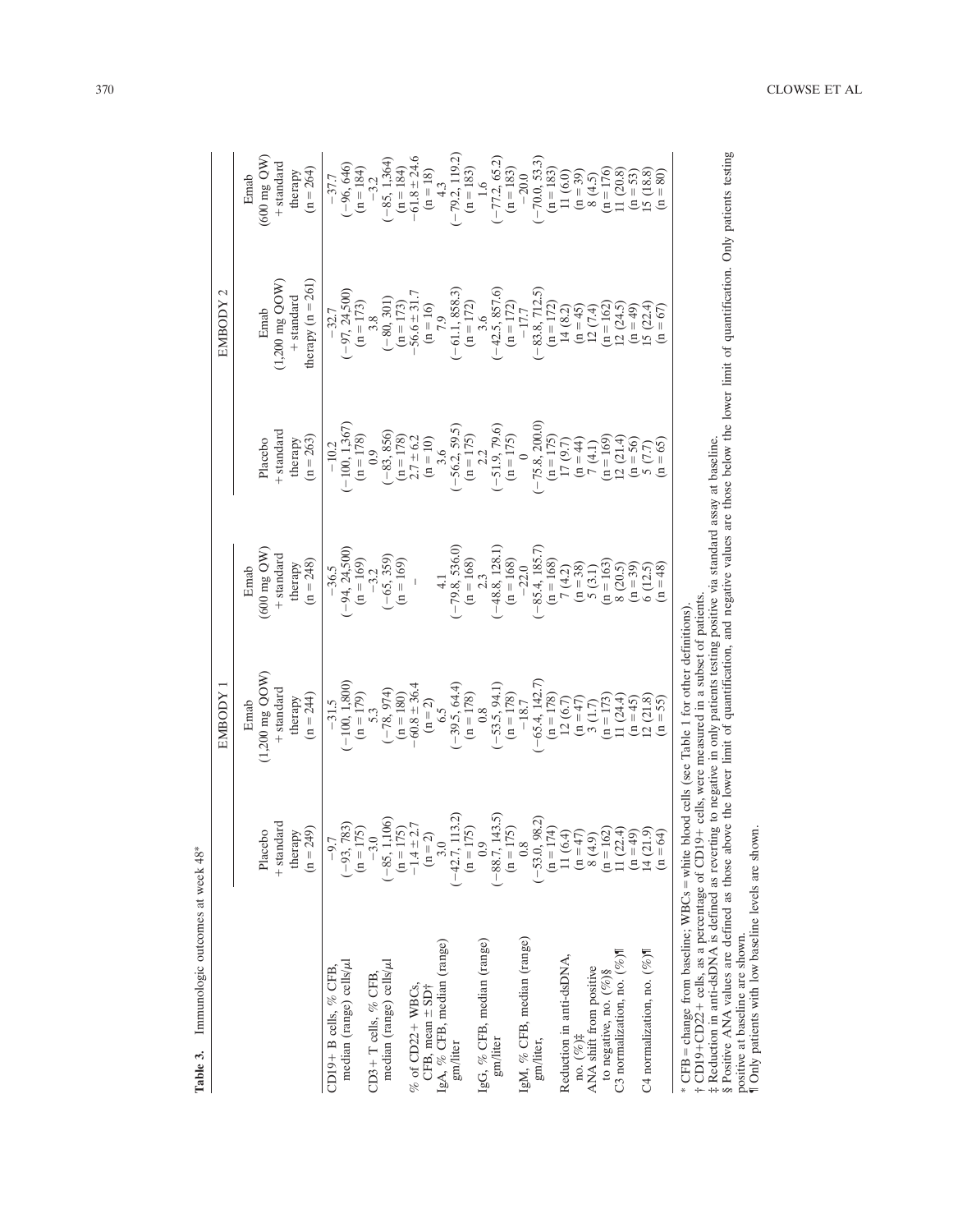including weeks 12, 24, and 36, a trend toward improvement in epratuzumab-treated patients over placebo was seen, with nominally significant differences between the placebo  $+$  standard therapy group and the epratuzumab  $+$ standard therapy treatment groups (i.e.,  $P < 0.05$  versus placebo, without adjustment for multiple comparisons). However, results were not consistent between the 2 studies, with the patients receiving epratuzumab 1,200 mg every other week  $+$  standard therapy showing a generally greater response in the EMBODY 1 trial, and those receiving epratuzumab 600 mg every week  $+$  standard therapy showing a greater response in the EMBODY 2 trial. Analyses of the primary efficacy variable in predefined subgroups of subjects defined by geographic region, ethnicity, immunologic parameters, and concomitant medication usage at baseline yielded results similar to those observed in the overall population. Higher levels of treatment efficacy were not observed in any of these subgroups (see Supplementary Figures 1 and 2, available on the Arthritis & Rheumatology web site at [http://onlinelibrary.wiley.com/doi/10.1002/art.](http://onlinelibrary.wiley.com/doi/10.1002/art.39856/abstract) [39856/abstract](http://onlinelibrary.wiley.com/doi/10.1002/art.39856/abstract)).

Various sensitivity analyses were performed to assess the robustness of the study results, focusing on study protocol adherence, handling of missing data, and misstratification. The results of these sensitivity analyses were generally consistent with the primary study results, as was an analysis including only those patients completing the studies to week 48. Similarly, a post hoc analysis using an adjusted BICLA definition of response, in which the BILAG-2004 scores, SLEDAI-2K scores, and physician's global assessment of disease activity components were retained but the rules regarding disallowed changes in concomitant medications were omitted, did not show any major difference in response rates between the treatment groups.

Other key secondary end points also showed no differences between the treatment groups. At weeks 48 and 24, similar proportions of patients in each treatment group achieved reductions in the daily corticosteroid dose (Figures 2C and D). At week 48,  $\sim$ 40% of patients, irrespective of treatment group, had no change in their corticosteroid dose relative to baseline (range across groups 37.7–38.6% in EMBODY 1, and 35.6– 36.7% in EMBODY 2). Correspondingly, although the average reductions in daily corticosteroid dose were greater in EMBODY 2 than in EMBODY 1, within each study, the average dose reductions from baseline that patients were able to achieve were similar across the treatment groups (Figure 2E).

Improvements were seen across a multitude of exploratory end points, including improvements in the BILAG-2004 scores, SLEDAI-2K scores, and physician's and patient's global assessments of disease activity (see Supplementary Figures 3 and 4, available on the Arthritis & Rheumatology web site at [http://onlinelibrary.](http://onlinelibrary.wiley.com/doi/10.1002/art.39856/abstract) [wiley.com/doi/10.1002/art.39856/abstract](http://onlinelibrary.wiley.com/doi/10.1002/art.39856/abstract)), as well as improvements in patient-reported outcomes such as the SF-36 and FACIT-F scores (Table 2), and the LupusQoL scores (see Supplementary Figure 5, [http://onlinelibrary.](http://onlinelibrary.wiley.com/doi/10.1002/art.39856/abstract) [wiley.com/doi/10.1002/art.39856/abstract](http://onlinelibrary.wiley.com/doi/10.1002/art.39856/abstract)). However, in all cases, improvements were comparable between the placebo group and the epratuzumab-treated groups (Table 2 and Supplementary Figures 3, 4, and 5).

New flares in disease activity (i.e., lower BILAG-2004 scores at baseline developing to a new BILAG-2004 grade A in  $\geq 1$  body system or a concurrent new BILAG-2004 grade B in  $\geq$ 2 body systems at follow-up, among items recorded as new) occurred at a similar rate across the treatment groups, both among all patients irrespective of the treatment response and among those patients who had previously achieved an improvement in their BILAG-2004 score.

A post hoc analysis using the modified SRI response criteria consistently failed to detect any differences in response between the placebo group and the epratuzumab treatment groups, at either the SRI-4, SRI-6, or SRI-8 levels of improvement in SLEDAI scores.

Immunologic response. Consistent with the findings of previous studies (5), a median reduction of 30–40% in peripheral B cell levels was seen in epratuzumab-treated patients, but not in placebotreated patients (Table 3). These changes occurred rapidly, with reductions in peripheral B cell levels of  $\sim 20\%$ in the first 4 weeks of treatment, followed by a gradual decline in B cell numbers up to week 48. Levels of T cells, IgA, and IgG were stable throughout the studies, with only minor fluctuations from baseline and no consistent trends. Levels of IgM decreased by  $\sim$ 20% from baseline in epratuzumab-treated patients in both studies (Table 3).

Safety. In both studies, the incidence of adverse events was comparable between the placebo and epratuzumab treatment groups (Table 4). Treatmentemergent adverse events occurred in 79.9–88.0% of patients across all treatment groups, the most common being upper respiratory tract infections, urinary tract infections, headache, and nausea. Serious adverse events occurred in 17.0–18.9% of patients (Table 4). The only serious adverse event that occurred in  $\geq 2\%$  of patients was worsening of SLE, reported in 1.1–2.7% of patients across the treatment groups.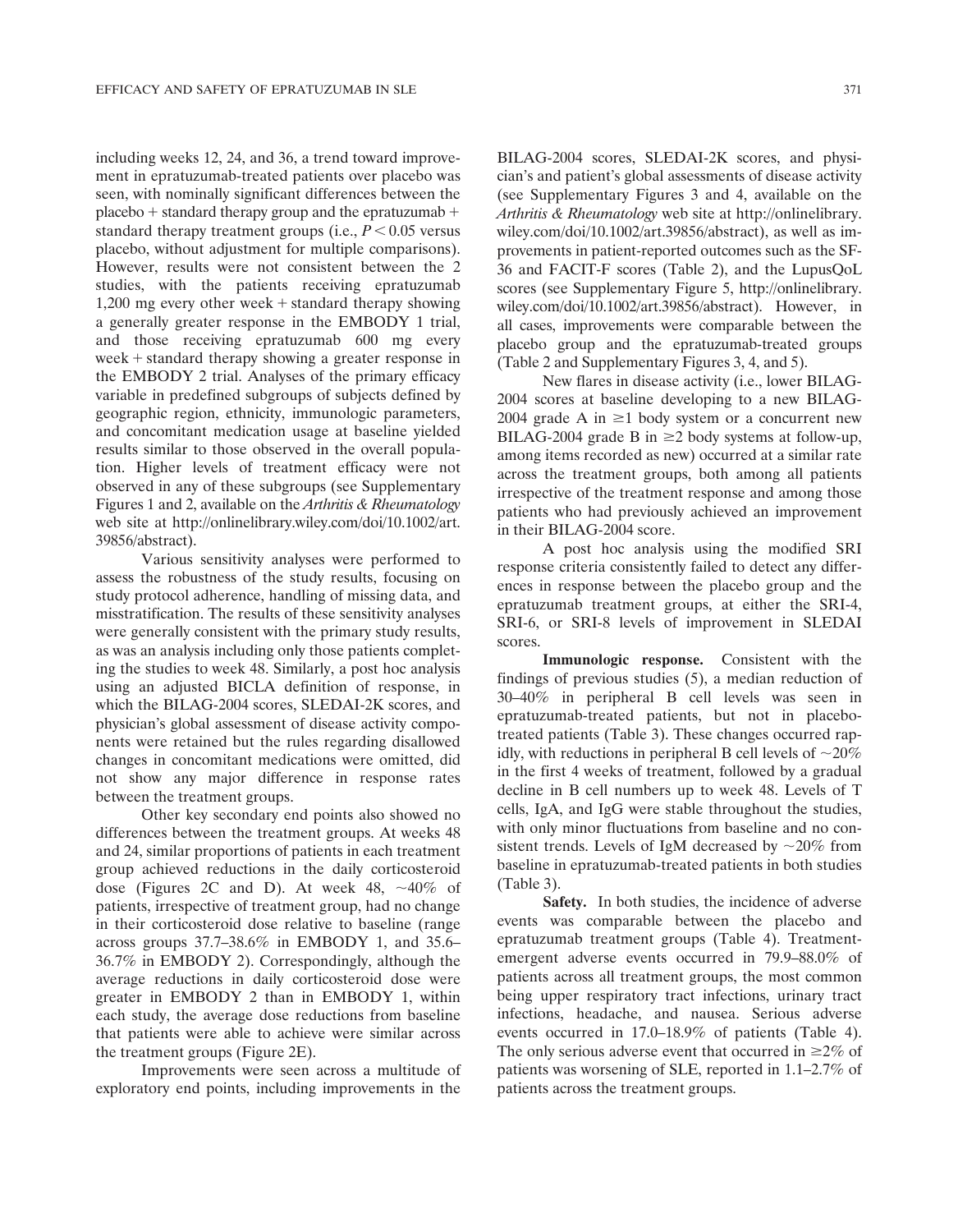| Safety data*<br>Table 4.                                                                                                                                                                                                                                                                                   |                           | EMBODY 1                         |                                   |                           | EMBODY 2                  |                           |
|------------------------------------------------------------------------------------------------------------------------------------------------------------------------------------------------------------------------------------------------------------------------------------------------------------|---------------------------|----------------------------------|-----------------------------------|---------------------------|---------------------------|---------------------------|
|                                                                                                                                                                                                                                                                                                            |                           |                                  |                                   |                           |                           |                           |
|                                                                                                                                                                                                                                                                                                            |                           | Emab                             | Emab                              |                           | Emab                      | Emab                      |
|                                                                                                                                                                                                                                                                                                            | Placebo                   | $(1,200 \text{ mg } \text{QOW})$ | (600 mg QW)                       | Placebo                   | $(1,200$ mg $QOW$         | $(600 \text{ mg QW})$     |
|                                                                                                                                                                                                                                                                                                            | + standard                | + standard                       | + standard                        | + standard                | + standard                | + standard                |
|                                                                                                                                                                                                                                                                                                            | therapy                   | therapy                          | therapy                           | therapy                   | therapy                   | therapy                   |
|                                                                                                                                                                                                                                                                                                            | $(n = 263)$               | $(n = 259)$                      | $(n = 264)$                       | $(n = 263)$               | $(n = 261)$               | $(n = 264)$               |
| Exposure duration, mean $\pm$ SD days                                                                                                                                                                                                                                                                      | $295.4 \pm 87.9$          | $302.6 \pm 82.6$                 | $296.8 \pm 83.4$                  | $297.6 \pm 83.9$          | $295.9 \pm 85.1$          | $306.0 \pm 77.0$          |
| Total exposure, patient-years                                                                                                                                                                                                                                                                              | 212.7                     | 214.6                            | 214.6                             | 214.3                     | 211.5                     | 221.2                     |
| Any TEAEs, no. (%)†                                                                                                                                                                                                                                                                                        | 222 (84.4)                | 228 (88.0)                       | 211 (79.9)                        | 225 (85.6)                | 220 (84.3)                | 230 (7.1                  |
| Blood and lymphatic system disorders                                                                                                                                                                                                                                                                       | 17(6.5)                   | (7.3)<br>19 <sub>1</sub>         | (6.8)<br>$\frac{18}{1}$           | 36 (13.7)                 | 24 (9.2)                  | 31 (11.7                  |
| Gastrointestinal disorders                                                                                                                                                                                                                                                                                 | 73 (27.8)                 | (33.6)<br>87 <sub>1</sub>        | 90 (34.1                          | 79 (30.0)                 | 81 (31.0                  | 78 (29.5)                 |
| Nausea                                                                                                                                                                                                                                                                                                     | (8.7)<br>23               | (11.6)                           | (14.8)<br>39 <sub>0</sub>         | 36 (13.7                  | (12.3)                    | 25(9.5)                   |
| S<br>General disorders and administration site condition                                                                                                                                                                                                                                                   | (18.3)<br>$\frac{48}{ }$  | (19.7)                           | 53 (20.1                          | 71 (27.0                  | 49 (18.8)                 | 50 (18.9)                 |
| Infections and infestations                                                                                                                                                                                                                                                                                | (59.7)<br>57 <sub>1</sub> | (58.3)<br>151                    | (56.1<br>148                      | 158 (60.1                 | 135(51.7)                 | 160 (60.6                 |
| Upper respiratory tract infection                                                                                                                                                                                                                                                                          | (11.4)<br>$\overline{30}$ | (12.4)<br>32 <sub>1</sub>        | 12.1<br>$\overline{32}$           | 37 (14.1)                 | (14.6)                    | (14.0                     |
| Urinary tract infection                                                                                                                                                                                                                                                                                    | (1.4)                     | (9.7)<br>25                      | (1.4)                             | (17.5)<br>46 <sub>1</sub> | 14.2                      | 14.4                      |
| Herpes zoster                                                                                                                                                                                                                                                                                              | (6.1)                     | (3.9)<br>$\supseteq$             | (2.3)<br>$\overline{6}$           | (3.0)                     | Ξ                         | (3.0)                     |
| Pulmonary tuberculosis                                                                                                                                                                                                                                                                                     |                           |                                  |                                   |                           |                           | $\overline{0.4}$          |
| Injury, poisoning, and procedural complications                                                                                                                                                                                                                                                            | $(12.2)$<br>$(10.6)$      | (10.8)<br>$\frac{8}{2}$          | 13.6<br>36                        | (16.0)<br>$\frac{1}{4}$   | 12.6<br>33                | 14.4                      |
| Investigations                                                                                                                                                                                                                                                                                             |                           | 15.1<br>39                       | (12.9)<br>$\overline{34}$         | 26 (9.9)                  | Ξ<br>$\overline{29}$      | 12.5                      |
| Metabolism and nutrition disorders                                                                                                                                                                                                                                                                         | (7.2)<br>$\overline{19}$  | (7.3)<br>$\overline{19}$         | (9.5)<br>25                       | 18(6.8)                   | (9.2)                     | ลิว<br>อีฐีอี             |
| Musculoskeletal and connective tissue disorders                                                                                                                                                                                                                                                            | (25.5)                    | 34.7<br>$\overline{90}$          | 23.5°<br>27.3°<br>62 <sub>1</sub> | 28.5<br>75                | (29.5)                    | 65                        |
| Nervous system disorders                                                                                                                                                                                                                                                                                   | 58                        | (29.0)<br>75                     | $\overline{z}$                    | 29.3                      | 24.5<br>$\mathcal{L}$     |                           |
| Headache                                                                                                                                                                                                                                                                                                   | (11.0)<br>29 <sub>1</sub> | (13.1)<br>34                     | (14.4)<br>38 <sub>1</sub>         | 17.1<br>45 <sub>1</sub>   | Ξ<br>$\overline{29}$      | (12.9)<br>34              |
| Psychiatric disorders                                                                                                                                                                                                                                                                                      | (12.9)<br>34 <sub>1</sub> | (12.4)<br>32 <sub>1</sub>        | (13.6)<br>36 <sub>1</sub>         | (12.2)<br>$\frac{32}{27}$ | (11.9)<br>31(             | (14.4)<br>38 <sub>1</sub> |
| Renal and urinary disorders                                                                                                                                                                                                                                                                                | (8.0)<br>$\overline{21}$  | (8.5)<br>$\mathcal{Z}$           | 15(5.7)                           | (10.3)                    | 13(5.0)                   | 16(6.1)                   |
| Respiratory, thoracic, and mediastinal disorders                                                                                                                                                                                                                                                           | (16.0)<br>$\frac{1}{4}$   | (17.8)<br>46 <sub>1</sub>        | 42 (15.9)                         | (20.5)<br>54(             | (16.9)<br>44 <sup>1</sup> | (20.8)<br>55 <sub>1</sub> |
| Skin and subcutaneous tissue disorders                                                                                                                                                                                                                                                                     | (17.9)                    | (17.0)<br>$\frac{4}{4}$          | 44 (16.7                          | 51 (19.4                  | (18.0)<br>47              | (15.5)<br>$\overline{41}$ |
| Vascular disorders                                                                                                                                                                                                                                                                                         | (8.7)                     | (12.7)<br>33                     | 24 (9.1)                          | 25(9.5)                   | (10.3)                    | $(14.0)$<br>$(18.9)$      |
| Serious TEAEs                                                                                                                                                                                                                                                                                              | (18.3)<br>$\frac{8}{48}$  | (17.0)<br>$\frac{4}{3}$          | 45 (17.0                          | (17.1)<br>45(             | (17.2<br>45 <sub>1</sub>  | 50 <sub>1</sub>           |
| Worsening of SLE                                                                                                                                                                                                                                                                                           | $\frac{(1.1)}{(27.0)}$    | (1.9)<br>$\frac{5}{1}$           | 3(1.1)                            | (2.7)<br>$\tilde{z}$      | (2.3)                     | (2.3)                     |
| Drug-related TEAEs                                                                                                                                                                                                                                                                                         |                           | (29.7)                           | 64 (24.2)                         | (31.9)<br>84(             | (37.2)                    | (33.0)<br>87              |
| Deaths                                                                                                                                                                                                                                                                                                     | $(+)$                     | (8.0)                            | (0.8)                             |                           |                           |                           |
| † Comprises treatment-emergent adverse events (TEAEs) occurring in ≥10% of patients in any treatment group, or those considered of special interest.<br>* Except where indicated otherwise, values are the number (%) of patients. SLE = systemic lupus erythematosus (see Table 1 for other definitions). |                           |                                  |                                   |                           |                           |                           |

Table 4. Safety data\* Table 4. Safety data\*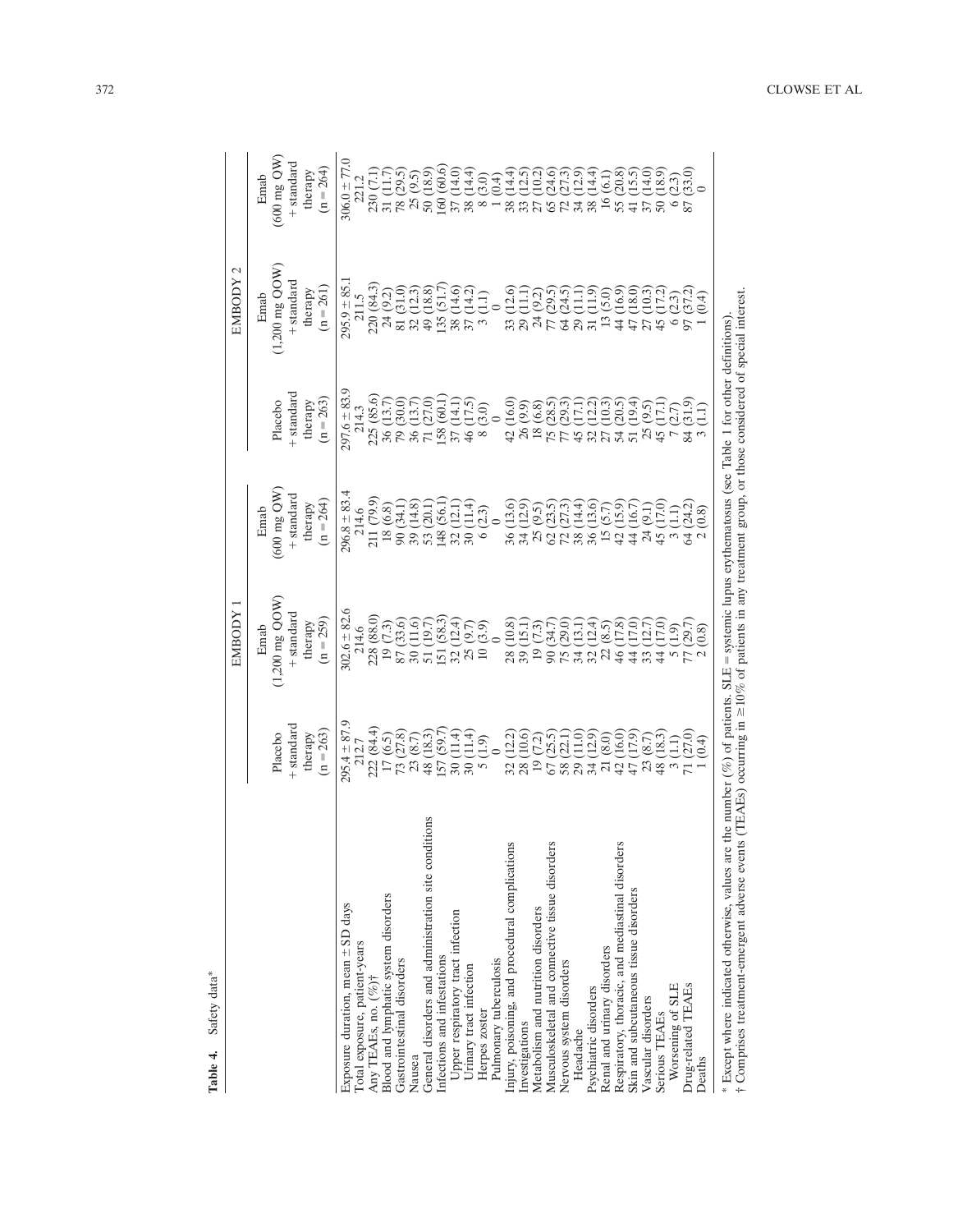There were 5 deaths in the EMBODY 1 trial and 4 deaths in the EMBODY 2 trial (4 occurring in the  $placebo + standard$  therapy group and 5 occurring in the epratuzumab treatment groups). Deaths in the patients who received placebo were attributable to pneumonia (Australia), lupus myocarditis (India), SLE (Ukraine), and pneumothorax (Hungary). Deaths in the epratuzumab-treated patients were attributable to sepsis (2 patients [1 in the US, 1 in Brazil]), pulmonary embolism (Bulgaria), acute renal failure and septic shock (Taiwan), and pneumonia and pulmonary alveolar hemorrhage (Brazil).

#### DISCUSSION

In both of these phase III trials, the observed immunologic effects of epratuzumab treatment were as expected for this agent, based on previous observations (5). Treatment of patients with moderately to severely active SLE with epratuzumab led to reductions in the levels of CD22, with the number of B cells in the peripheral blood decreasing by  $\sim$ 30–40% and IgM levels decreasing by 20%. However, treatment with epratuzumab in conjunction with standard therapy did not result in improved efficacy outcomes at week 48 as compared to treatment with placebo in conjunction with standard therapy; neither of these phase III studies achieved statistically significant differences in the primary end point. Across a multiplicity of end points, including clinical parameters, corticosteroid use, and patient-reported outcomes, no increased benefit from the addition of epratuzumab treatment to standard care was detected. The planned and exploratory analyses suggested that this was not a failure of the BICLA composite end point or the study design, but rather a failure of the study drug and/or the regimens tested.

The treatment differences observed in these studies were far lower than those seen in the phase IIb EMBLEM study, in which 21% of patients who received placebo and 40–45% of patients who received 1,200 mg epratuzumab every other week or 600 mg epratuzumab every week achieved a response at week 12 (compared to response rates in the present study of 34% of patients who received placebo and 34–40% of patients who received epratuzumab). Several factors can be hypothesized to have influenced the analysis of the primary end point at week 48 in the EMBODY studies.

First, the rate of discontinuation was higher and earlier than expected across all treatment groups, mainly due to a perceived lack of efficacy as assessed by the investigator and a desire to enter the open-label extension study. Approximately one-third of patients

discontinued the study prior to week 48, and therefore were classified as nonresponders. Discontinuations from the studies were generally low from week 0 to week 16, but increased at weeks 20 and 24, which were the first visits at which patients were allowed to enroll in the open-label study. Some separation of improvement with epratuzumab as compared to placebo was visible in both studies at time points prior to week 48 (although it should be noted that differences were not consistent between the studies). However, sensitivity analyses conducted using alternate methods of imputation for missing data were consistent with those of the primary analysis, and did not detect any significant differences in BICLA response rates between the placebo group and the epratuzumab treatment groups at week 48.

Second, evident in nearly all of the end points examined were the high placebo response rates in these trials. This in itself may be informative, suggesting that with ongoing monitoring and regular attention from their care teams, patients are likely to experience greater improvements in their disease activity than would otherwise be the case. This phenomenon has been described previously in the TICORA study (Tight Control for Rheumatoid Arthritis), in which a program of intensive outpatient management resulted in improvements in disease when compared to routine care (20). Although further studies are needed to formally explore this notion, the data herein suggest that the same may be true in other chronic diseases such as SLE. Although the doses of corticosteroids used initially were not as high as some previous trials, it is notable that  $\sim$ 40% of patients did not reduce their dosage of corticosteroids during the EMBODY trials, and another 40% increased their dosage or had missing data.

The kinetics of response to epratuzumab are likely to be complex, and its mechanism of action is not fully understood, but based on the phase IIb EMBLEM trial data, the doses chosen were expected to be efficacious (5,6). It is possible that the doses or dosing regimens adopted in these trials were not optimal. In the phase IIb EMBLEM trial, it was noted that the dose-response followed a bell-shaped curve, with the highest dose of medication eliciting a smaller clinical response than more moderate doses (5). The data presented herein do not formally exclude the possibility of a subgroup of responders, but none of the analyses conducted were able to identify this subset, although mean B cell numbers and IgM levels were reduced in epratuzumab-treated patients.

Clinical trials of biologic agents in SLE have generally been met with failure. To date, only one agent, belimumab, which inhibits the activity of soluble B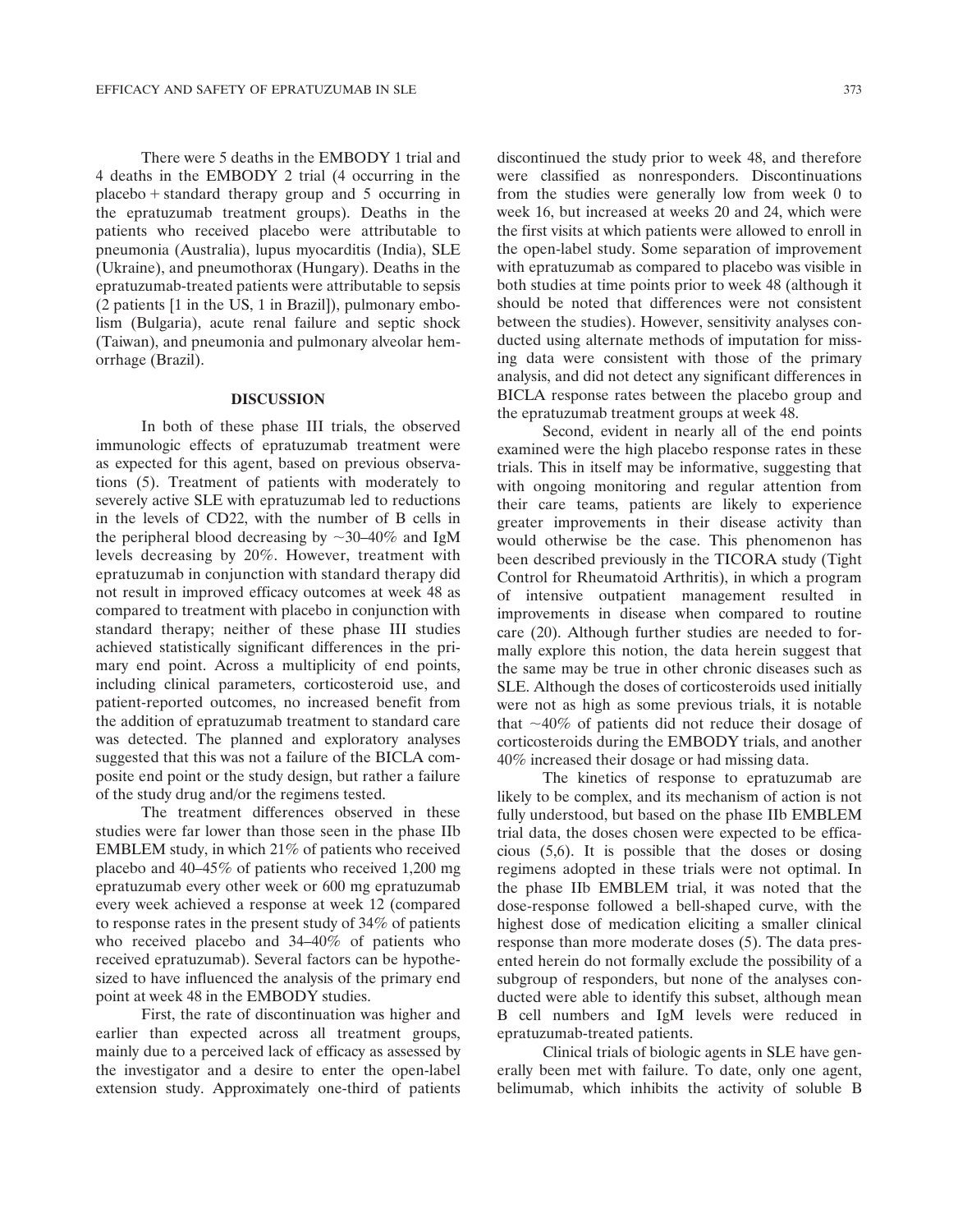lymphocyte stimulator, is licensed for use in active and autoantibody-positive SLE in the US and Europe (21), having met its primary end points in 2 phase III trials (22,23). Even in these trials, there was a higher than expected placebo response, and one of the trials only just marginally showed a significant difference in favor of belimumab (22,23). The failure of the EMBODY studies, as well as studies of other agents that have suffered similar fates (24–28), highlights the tremendous challenges of drug development research in SLE.

### ACKNOWLEDGMENTS

We thank the patients and their caregivers as well as the investigators and their teams who contributed to this study. We also acknowledge Jennifer Timoshanko, PhD (UCB Pharma, Slough, UK) for publication management, and Helen Chambers, DPhil (Costello Medical Consulting, Cambridge, UK) for providing medical writing and editorial assistance in preparing this manuscript for publication, based on the authors' input and direction.

#### AUTHOR CONTRIBUTIONS

All authors were involved in drafting the article or revising it critically for important intellectual content, and all authors approved the final version to be published. Dr. Clowse had full access to all of the data in the study and takes responsibility for the integrity of the data and the accuracy of the data analysis.

Study conception and design. Wallace, Furie, Petri, Pike, Kalunian, Bongardt, Kilgallen, Gordon.

Acquisition of data. Clowse, Wallace, Furie, Petri, Pike, Leszczyński, Neuwelt, Hobbs, Keiserman, Duca, Kalunian, Stach, Beaudot, Kilgallen, Gordon.

Analysis and interpretation of data. Clowse, Wallace, Furie, Petri, Pike, Leszczyński, Neuwelt, Hobbs, Keiserman, Duca, Kalunian, Galateanu, Bongardt, Stach, Beaudot, Kilgallen.

#### ROLE OF THE STUDY SPONSOR

All costs associated with the development of the EMBODY studies and this manuscript were funded by UCB Pharma. UCB Pharma reviewed the manuscript only for scientific and legal accuracy.

#### ADDITIONAL DISCLOSURE

Author Pike is an employee of MedPharm Consulting.

#### **REFERENCES**

- 1. Tsokos GC, Gordon C, Smolen JS. Systemic lupus erythematosus: a companion to rheumatology. 1st ed. Philadelphia: Mosby; 2007.
- 2. Hochberg MC, Silman AJ, Smolen JS, Weinblatt ME, Weisman MH. Rheumatology e-dition. 4th ed. St. Louis: Mosby-Elsevier; 2008.
- 3. Shah M, Chaudhari S, McLaughlin TP, Kan HJ, Bechtel B, Dennis GJ, et al. Cumulative burden of oral corticosteroid adverse effects and the economic implications of corticosteroid use in patients with systemic lupus erythematosus. Clin Ther 2013;35:486–97.
- 4. Thamer M, Hernan MA, Zhang Y, Cotter D, Petri M. Prednisone, lupus activity, and permanent organ damage. J Rheumatol 2009;36:560–4.
- 5. Wallace DJ, Kalunian K, Petri MA, Strand V, Houssiau FA, Pike M, et al. Efficacy and safety of epratuzumab in patients with moderate/severe active systemic lupus erythematosus: results from EMBLEM, a phase IIb, randomised, double-blind, placebo-controlled, multicentre study. Ann Rheum Dis 2014;73: 183–90.
- 6. Dorner T, Shock A, Goldenberg DM, Lipsky PE. The mechanistic impact of CD22 engagement with epratuzumab on B cell function: implications for the treatment of systemic lupus erythematosus. Autoimmun Rev 2015;14:1079–86.
- 7. Wallace DJ, Gordon C, Strand V, Hobbs K, Petri M, Kalunian K, et al. Efficacy and safety of epratuzumab in patients with moderate/severe flaring systemic lupus erythematosus: results from two randomized, double-blind, placebo-controlled, multicentre studies (ALLEVIATE) and follow-up. Rheumatology (Oxford) 2013;52:1313–22.
- 8. Strand V, Petri M, Kalunian K, Gordon C, Wallace DJ, Hobbs K, et al. Epratuzumab for patients with moderate to severe flaring SLE: health-related quality of life outcomes and corticosteroid use in the randomized controlled ALLEVIATE trials and extension study SL0006. Rheumatology (Oxford) 2014;53:502– 11.
- 9. Wallace DJ, Hobbs K, Clowse ME, Petri M, Strand V, Pike M, et al. Long-term safety and efficacy of epratuzumab in the treatment of moderate-to-severe systemic lupus erythematosus: results from an open-label extension study. Arthritis Care Res (Hoboken) 2015;68:534–43.
- 10. Tan EM, Cohen AS, Fries JF, Masi AT, McShane DJ, Rothfield NF, et al. The 1982 revised criteria for the classification of systemic lupus erythematosus. Arthritis Rheum 1982;25:1271–7.
- 11. Yee CS, Farewell V, Isenberg DA, Griffiths B, Teh LS, Bruce IN, et al. The BILAG-2004 index is sensitive to change for assessment of SLE disease activity. Rheumatology (Oxford) 2009;48:691–5.
- 12. Gladman DD, Ibanez D, Urowitz MB. Systemic Lupus Erythematosus Disease Activity Index 2000. J Rheumatol 2002;29:288– 91.
- 13. Wallace D, Strand V, Furie R, Petri M, Kalunian K, Pike M, et al. Evaluation of treatment success in systemic lupus erythematosus clinical trials: development of the British Isles Lupus Assessment Group–based composite lupus assessment endpoint [abstract]. Arthritis Rheum 2011;63 Suppl 10:2265.
- 14. Gladman D, Ginzler E, Goldsmith C, Fortin P, Liang M, Urowitz M, et al. The development and initial validation of the Systemic Lupus International Collaborating Clinics/American College of Rheumatology Damage Index for systemic lupus erythematosus. Arthritis Rheum 1966;39:363–9.
- 15. Yee CS, Cresswell L, Farewell V, Rahman A, Teh LS, Griffiths B, et al. Numerical scoring for the BILAG-2004 index. Rheumatology (Oxford) 2010;49:1665–9.
- 16. Ware JE Jr, Snow KK, Kosinski M, Gandek B. SF-36 health survey: manual and interpretation guide. Boston: The Health Institute, New England Medical Center; 1993.
- 17. McElhone K, Abbott J, Shelmerdine J, Bruce IN, Ahmad Y, Gordon C, et al. Development and validation of a diseasespecific health-related quality of life measure, the LupusQoL, for adults with systemic lupus erythematosus. Arthritis Rheum 2007;57:972–9.
- 18. Cella D, Yount S, Sorensen M, Chartash E, Sengupta N, Grober J. Validation of the Functional Assessment of Chronic Illness Therapy Fatigue Scale relative to other instrumentation in patients with rheumatoid arthritis. J Rheumatol 2005;32:811–9.
- 19. Furie RA, Petri MA, Wallace DJ, Ginzler EM, Merrill JT, Stohl W, et al. Novel evidence-based Systemic Lupus Erythematosus Responder Index. Arthritis Care Res (Hoboken) 2009;61:1143– 51.